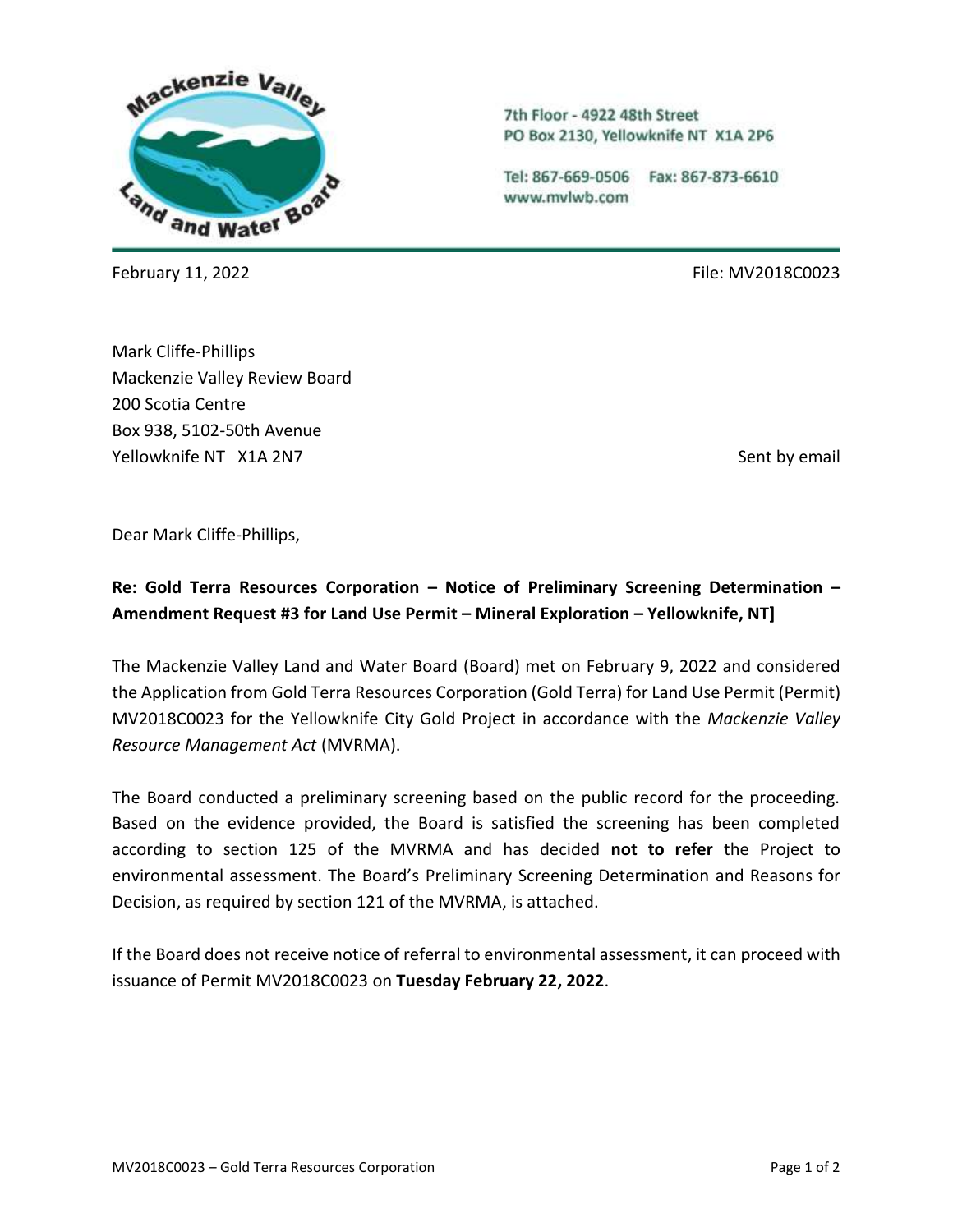The Board and staff look forward to continued communications throughout the pause period. Please contact Mackenzie Valley Land and Water Board Executive Director Shelagh Montgomery at (867) 766 7457 with any questions or concerns regarding this letter.

Yours sincerely,

RQ Retaup

Mavis Cli-Michaud Chair, Mackenzie Valley Land and Water Board

BCC'd to: Akaitcho Distribution List Joe Campbell, Chief Operating Officer, Gold Terra Resources Corporation

Attached: Preliminary Screening Determination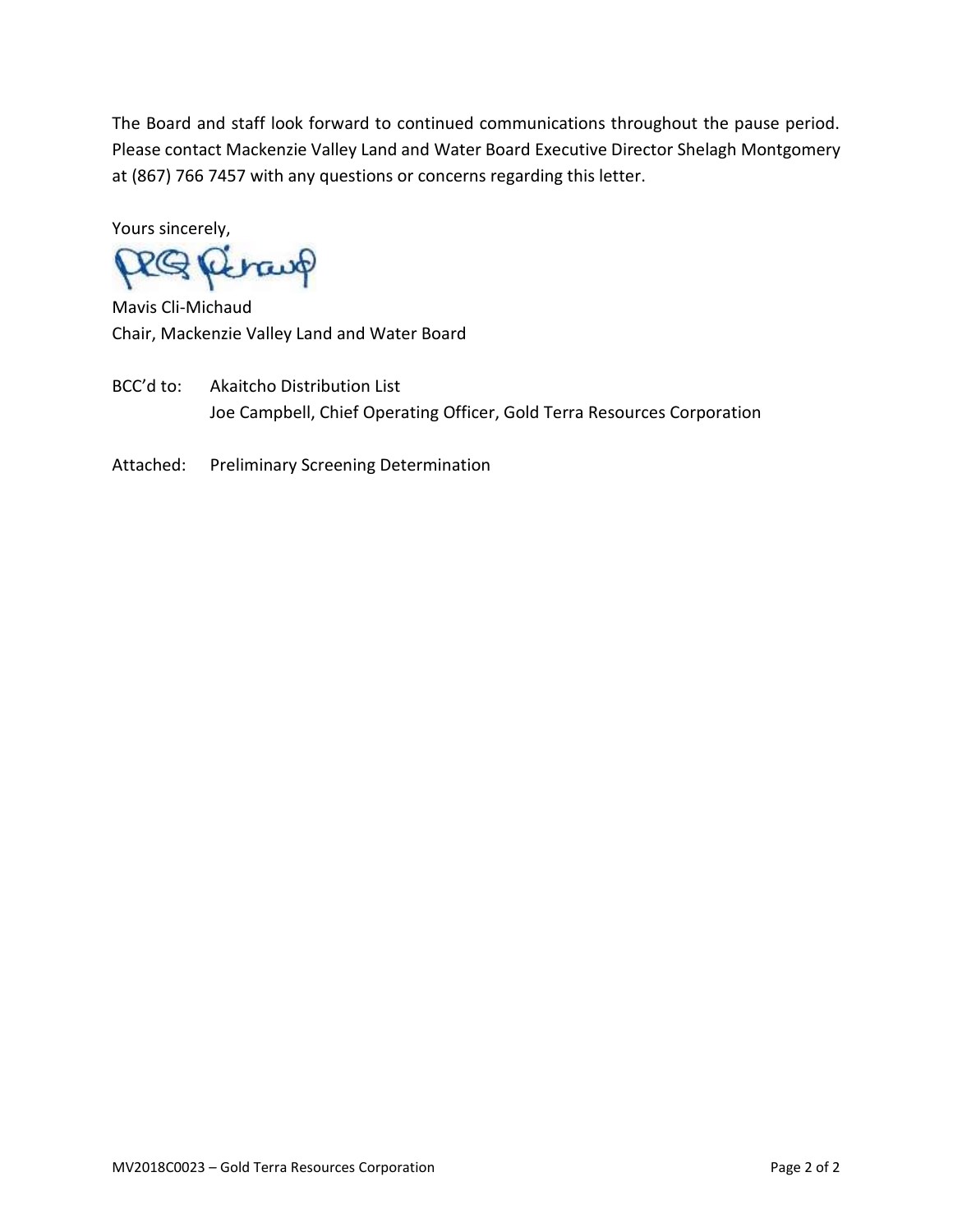#### **Preliminary Screening Report Form**

| <b>Preliminary screener: MVLWB</b>                                                                                                                                                     | <b>EIRB</b>                                                                    |
|----------------------------------------------------------------------------------------------------------------------------------------------------------------------------------------|--------------------------------------------------------------------------------|
| Reference / File<br>number: MV2018C0023                                                                                                                                                | Reference<br>number:                                                           |
| <b>TITLE: Permit Amendment Request</b><br><b>ORGANIZATION: Gold</b><br>Corporation<br>Terra<br>resources<br>(previously TerraX Minerals Inc.)<br><b>MEETING DATE: February 9, 2022</b> |                                                                                |
| <b>Type of Development:</b><br>(CHECK ALL THAT APPLY)                                                                                                                                  | <b>New</b><br>Amend, EIRB Ref. #<br>Requires permit. licence, or authorization |

Ħ

#### **Project Summary:**

#### Project History and Purpose of Applications

TerraX Mineral Inc. (TerraX) is currently conducting mineral exploration activities under two Land Use Permits (Permits): MV2014C0005 and MV2016C0038. On May 7, 2015, TerraX was authorized to conduct mineral exploration at the Northbelt and Walsh Lake Properties under its Permit MV2014C0005. On January 12, 2017, TerraX was authorized to conduct mineral exploration in the Southbelt property area under Permit MV2016C0038. As TerraX has acquired additional mineral claims and leases, and plans to expand their mineral exploration project, they have applied for a new Permit MV2018C0023 to encompass the area authorized under both current Permits, as well as additional property not included in the two existing Permits. On December 3, 2018, TerraX applied to have one Permit (MV2018C0023) covering their entire project area, and a Type B Water Licence (Licence) MV2018L2-0006 Application is to use water for additional drilling over the expanded property. On January 17, 2019, the Board issued Permit MV2018C0023. The Licence MV2018L2- 0006 Application was going through the regulatory process as an Information Request regarding water source was sent to TerraX on January 15, 2019. Therefore, the Board considered the Licence Application separately from the Permit Application. On January 25, 2019, TerraX submitted a response to the Information Request.

Does not require permit, licence, or authorization

Previously preliminary screening reports of [MV2014C0005 on May 7, 2015](http://registry.mvlwb.ca/Documents/MV2014C0005/MV2014C0005%20-%20TerraX%20Minerals%20-%20Preliminary%20Screening%20Report%20-%20Mar7-14.pdf) and [MV2016C0038 on January 12, 2017,](http://registry.mvlwb.ca/Documents/MV2016C0038/MV2016C0038%20-%20TerraX%20Minerals%20%20-%20Issuance%20-%20Preliminary%20Screening%20Report%20-%20Jan12-17.pdf) [MV2018C0023 on](http://registry.mvlwb.ca/Documents/MV2018C0023/MV2018C0023%20-%20TerraX%20Minerls%20Inc%20-%20Preliminary%20Screening%20-%20Type%20A%20Land%20Use%20Permit%20-%20Jan17-19.pdf) January 17, 2019, and [MV2018L2-0006 on March 7, 2019](http://registry.mvlwb.ca/Documents/MV2018C0023/MV2018C0023%20MV2018L2-0006%20-%20TerraX%20Minerals%20Inc%20-%20Issuance%20-%20Preliminary%20Screening%20-%20Mar7-19.pdf) have been incorporated in this screening for reference, to ensure all ongoing and proposed activities are included in this current screening of the project. Items that have been previously screened are italicized and indicated as:

- *MV2014C0005 screening on May 7, 2015*
- *MV2016C0038 screening on January 12, 2017*
- *MV2018C0023 screening on January 17, 2019*
- *MV2018L2-0006 screening on March 7, 2019*

On October 26, 2020, and on July 2, 2021 Gold Terra submitted an Amendment Request #1 and #2 to Permit MV2018C0023. Gold Terra acquired additional mineral claims and leases in the Con Mine area after reaching exploration agreements with Newmont Ventures Limited and Miramar Northern Mining Limited; these are noted in the Eligibility section below (Table of Dispositions). The screening conducted on December 17, 2020 and August 19, 2021 include the additional mineral claims and leases. Gold Terra has not changed any water use or water sources, camp size, equipment list, fuel, waste or spill management.

On December 17, 2021, Gold Terra submitted their third Amendment Request to Permit MV2018C0023. Gold Terra acquired additional mineral claims and leases; these are noted in the Eligibility section below (Table of Dispositions).

The screening conducted on February 9, 2022 include the additional mineral claims and leases. Gold Terra has not changed any water use or water sources, camp size, equipment list, fuel, waste or spill management.

Project summary from MV2014C0005 screening on May 7, 2015: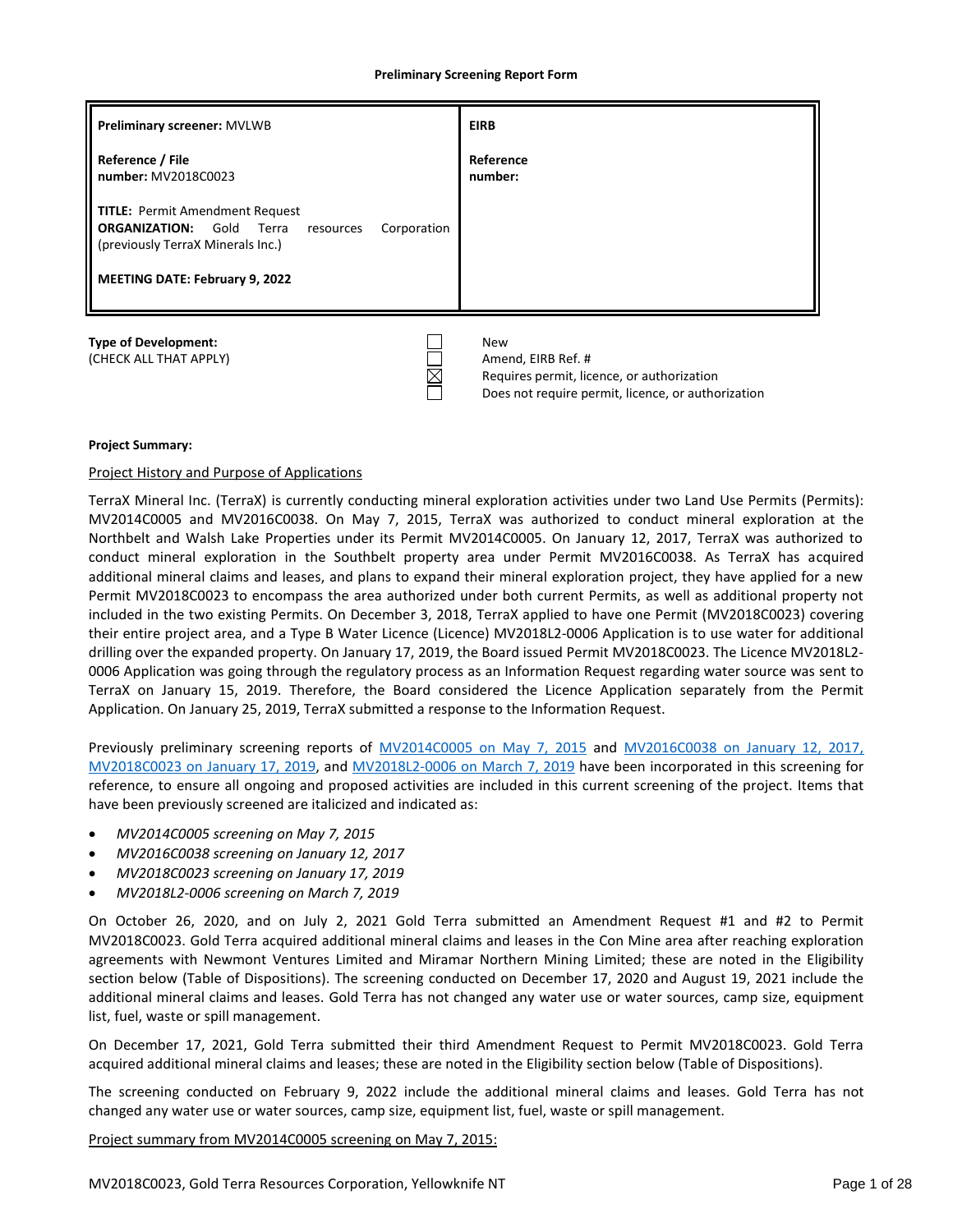- *Mineral exploration at the Northbelt and Walsh Lake Properties*
- *Surface mineral exploration including diamond drilling affecting approximately 30 X30 metres per each drill hole.*
- *Phase I will be carried out within areas previously drilled. Historical trail roads and trails will be used.*
- *It is expected that Phase 1 will take 3 months, planned to start winter of 2014.*
- *Drilling will take a one week break during the annual Yellowknife Loppet in April and a 4-6 week break during breakup, recommencing in late June*
- *Phase II will likely begin Fall 2014 and be expanded to include 20 Shear, Pinto, AES, Island Lake, and Jed shears.*
- *Future drill phases will be carried out dependent on success in previous drill phases. Historical roads and trails will be used*

## Project summary from MV2016C0038 screening on January 12, 2017:

*On November 30, 2016, TerraX applied for Permit MV2016C0038 to carry out drilling exploration in the Southbelt Property area, located approximately 8 km south of Yellowknife and comprised of 10 mineral claims within an area of 9,138.13 acres (36.98 square kilometers). The purpose of the proposed activities is to explore for gold and base metals (zinc, lead, copper, molybdenum) using diamond drilling. The program can be broken into two main phases:*

- *Phase 1: Diamond drilling; and*
- *Phase 2: Additional drilling contingent on results of Phase 1.*

*Access to the Southbelt Property area is via existing trails, boat and helicopter, and activities are proposed to occur on a year-round basis. Previous exploration activities in the area have occurred since the 1940's, and have mainly consisted of diamond drilling.*

*Phase 1 activities will be carried out entirely within areas previously drilled, and will involve the use of up to two diamond drills. Existing, well established roads and trails will be used to transport drill equipment to the target area, including previously established ice roads connecting Kam, Keg, Peg, Octopus Lakes. The Phase I portion of the exploration program is expected to take 3 months, commencing in the winter of 2017, and drilling would take place prior to the spring break-up in mid-April to utilize lake access and to minimize environmental damage along access roads. After spring break-up, Phase 1 drilling will continue into late August or early September.*

*Continued drilling on the Southbelt Property (Phase 2) will be contingent on Phase 1 drilling success, and the success of other ongoing exploration programs (mapping, prospecting, geophysics, geochemistry) that are below the thresholds of the Mackenzie Valley Land Use Regulations (MVLUR).*

#### *MV2018C0023 screening on January 17, 2019:*

*The TerraX 'Yellowknife City Gold Project' (YCGP) is located immediately east, south and north of the City of Yellowknife and covers 782.23 square kilometers. The project is comprised of 164 mineral claims and 134 minerals leases. An additional four mineral claims are currently part of the federally managed Giant Remediation Project, which TerraX does not have access to. These claims are Goodwin #1 (32956), Goodwin #10 (32959), Goodwin #11 (32960), and Goodwin #12 (32961). These claims are not part of these Permit MV2018C0023 and Licence MV2018L2-0006 Applications. As TerraX has acquired more mineral leases and claims, the project area has increased compared to previous screenings.* 

*Access to the YCGP area is via truck on winter roads, ATV, UTV, and snow machine on existing trails, boat, and helicopter. Whenever possible, existing trails are used to gain access for the exploration and drilling activities. New access trails are only necessary based on ground/ice conditions and the location of drill targets away from exiting trails. Exploration work on the northern portion of the YCGP will be accessed by the existing secondary winter road route from Prosperous Lake to Johnston Lake. The methods of access are similar to previous screenings. As TerraX's project area has increased, the amount of trail access and exploration work have increased compared to previous screenings.* 

*The annual diamond drill programs are expected to drill 40 to 80 drill holes and between 10,000 and 20,000 metres with anticipated depths between 50 to 650 metres per each drill hole. The total area directly involved per each drill hole site which includes the drill, heater shack, rod sloop, and equipment is approximately 15 metres X 15 metres (225 m<sup>2</sup> ). As the project has expanded, the amount of drill holes has increased compared to previous screenings.* 

#### MV2018L2-0006 screening on March 7, 2019:

*During the review of the Applications of MV2018C0023 and MV2018L2-0006, DFO commented that it did not have enough information to assess the Project, and recommended TerraX provide additional information on water source. Therefore,*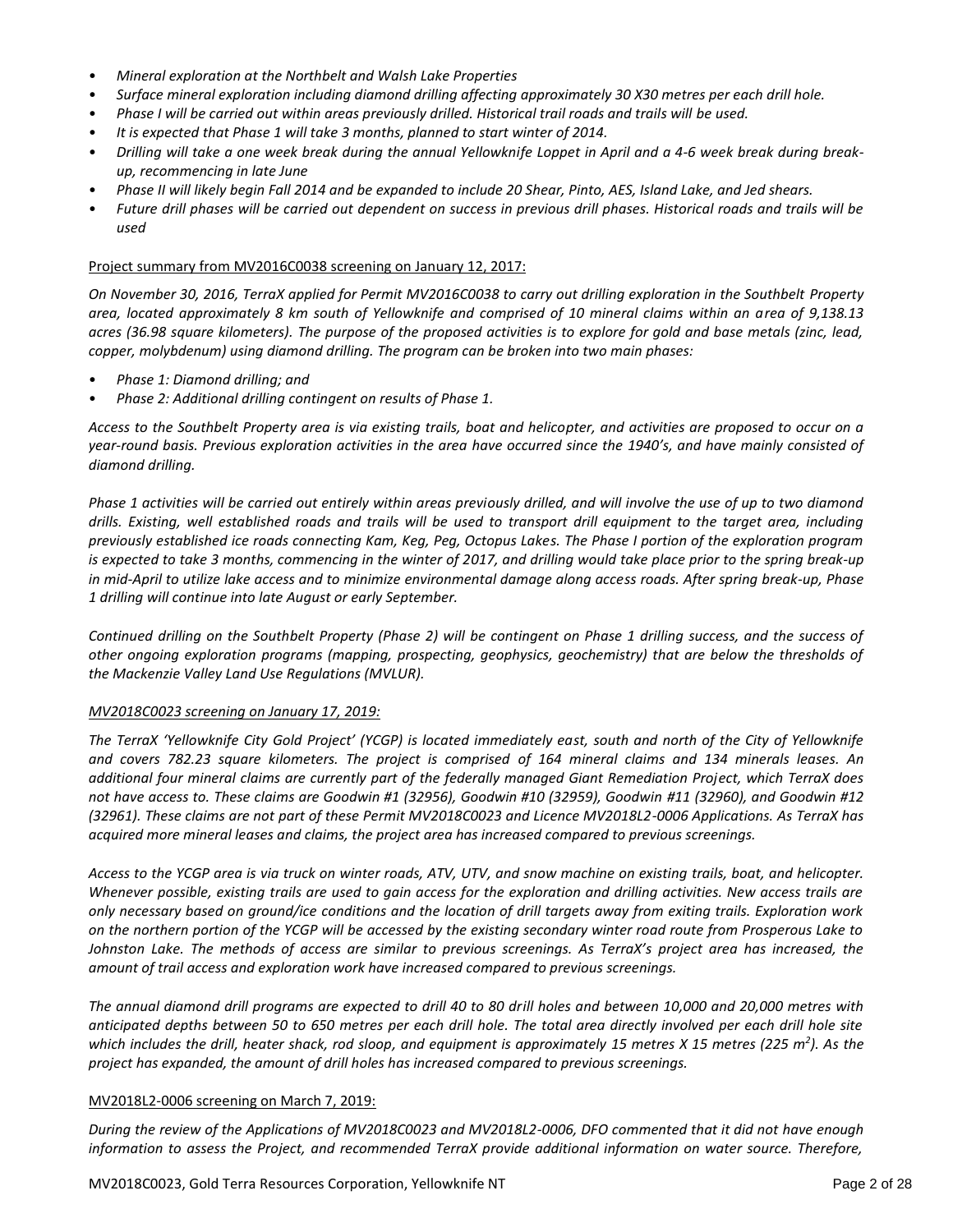*Board staff sent an Information Request to TerraX requiring more information on the water source. On January 26, 2019, TerraX submitted [a response a](http://registry.mvlwb.ca/Documents/MV2018L2-0006/MV2018L2-0006%20-%20TerraX%20Minerals%20-%20Response%20to%20MVLWB%20Information%20Request%20-%20Jan25-19.pdf)nd provided over 900 water sources and its estimated capacity.* 

## *Waste Management*

*All hazardous (i.e. fuels, used oils, chemicals, batteries, paint, contaminated soil), and non-mineral (i.e. black and grey water, construction materials, garbage) wastes will be contained and removed from site on a daily basis to an appropriate and approved facility. Mineral wastes, which are drill cuttings, will be placed in a natural depression or sump. If camp(s) is/are established, the camp(s) will be only accessible by aircraft during the summer so additional considerations will apply pertaining to the movement of waste off-site for disposal to an approved facility. Hazardous wastes will be kept in secure storage at camp. Used materials from camp will be sorted and stored in sealed containers in a designated waste management area at the camp. If materials can remain safely on site, they will be stored and backhauled on the next winter road. If not, then the material will be shipped to Yellowknife via fixed-wing aircraft. There will be separate storage containers for incinerator ash, lead acid batteries, lithium batteries, oil filters, waste oil and fuel, chemical wastes, contaminated soils, and sludge. Upon arrival in Yellowknife, the materials will be expedited to the Hazardous Waste Transfer Facility operated by KBL Environmental at #17 Cameron Road in Yellowknife for proper disposal. TerraX has provided a letter of acceptance from KBL Environmental in Appendix 1 of their Waste Management Plan. As TerraX has applied for camp activities, the management of camp waste is an addition to this screening.* 

## *Camp*

*TerraX has applied for camp activities that has not been previously screened. For the majority of the exploration activities, drilling will be conducted in the areas covered by the current Permits for 2019-2021. In these areas, all personnel are accommodated locally in Yellowknife and are transported to the exploration areas by truck, boat, helicopter, UTV, or ATV. Therefore, no temporary or permanent camp facilities are required. However, temporary and permanent camp facilities will eventually be required on the far northern portion of the property in the Quyta Lake to Clan Lake area. Five potential campsite locations have been identified. It is important to note that not all five campsites would be utilized at one time, it will depend on exploration results throughout the claim block. These locations are all sandy ridges with good drainage adjacent to lakes with deep enough water for float planes to land safely. The potential camps are located on the following lakes:*

- *1) Southeast corner of Quyta Lake*
- *2) South end of Neck Lake*
- *3) Northern end of Johnston Lake (two potential camp locations)*
- *4) Southeast of Clan Lake*

## *Equipment*

## *Equipment list from MV2014C0005 screening on May 7, 2015:*

- *3 Diamond Drills*
- *3 Sloops for Equipment*
- *3 Diesel water pumps*
- *Caterpillar D6k*
- *CAT 527 or wheel skidder*

## *Equipment list from MV2016C0038 screening on January 12, 2017:*

| <b>Type and Number</b>                    | <b>Size</b>                           | <b>Purpose</b>                         |
|-------------------------------------------|---------------------------------------|----------------------------------------|
| 25HH, 30HH, DD50 or H2000 Diamond         | 23,000 to 25,000 lbs. each            | Carry out drilling                     |
| <u>Drills</u>                             |                                       |                                        |
| Sloop for Equipment (1-3)                 | Skid mounted, approximately 3-ton     | Carry drill rods, bits and consumables |
|                                           | capacity each                         |                                        |
| Electric water pump and 1000 metres of    | 3-5 hp motor with up to 1000m of      | Provide water for drill rig            |
| water line $(1-3)$                        | hose per drill<br>with<br>approximate |                                        |
|                                           | weight of 1000 lbs.                   |                                        |
| Insulated pump shack with fuel tank and   | Approximately 1,5000 to 2,000 lbs.    | Required during winter conditions to   |
| propane bottles (1-3)                     |                                       | keep water pump and water lines from   |
|                                           |                                       | freezing.                              |
| Insulated heat shack for water lines with | Approximately 1,5000 to 2,000 lbs.    | Required during winter conditions to   |

## **Table 1 Equipment list from January 12, 2017 screening**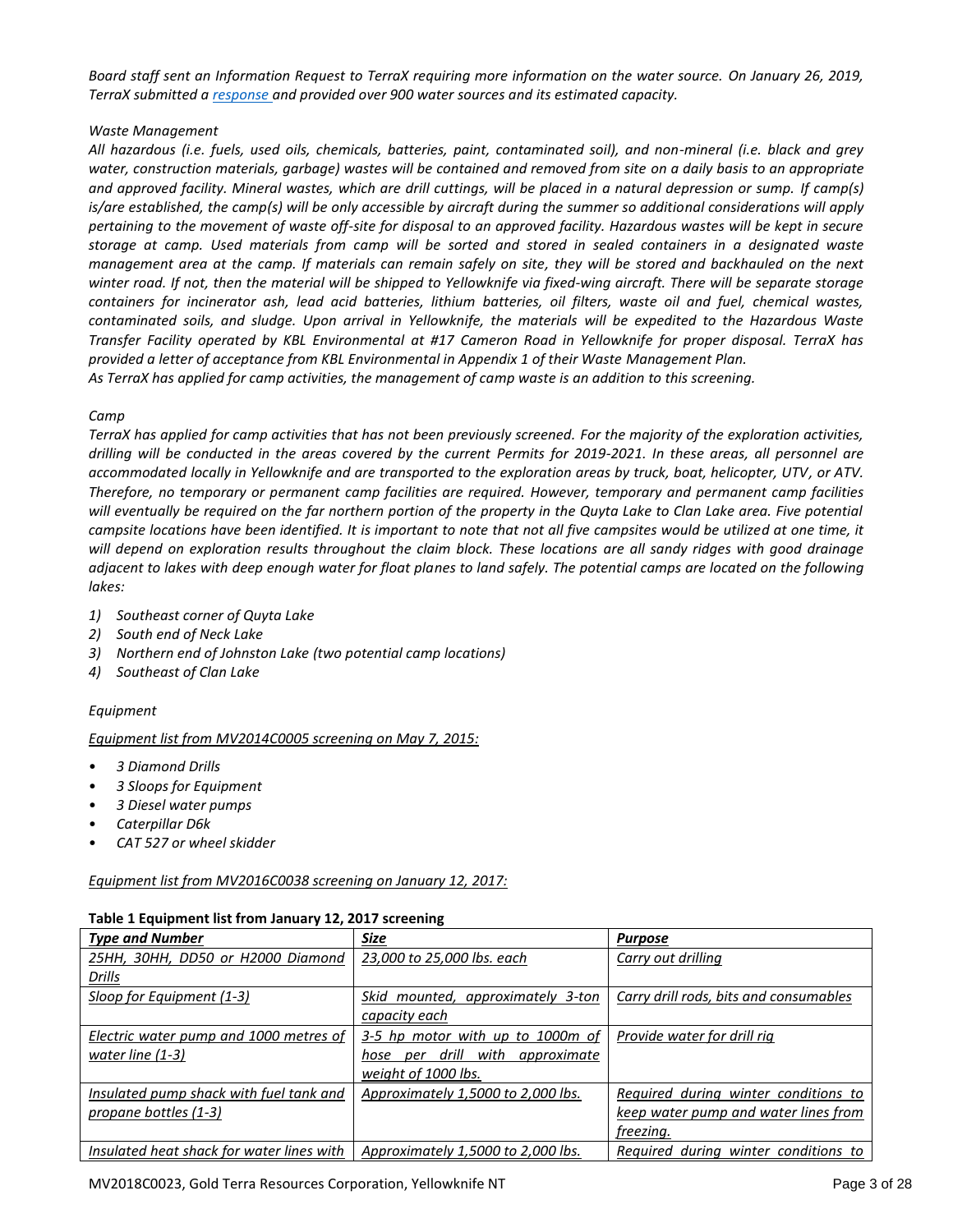| fuel tank and propane bottles (1 to 3)                 |                                    | keep water pump and water lines from     |
|--------------------------------------------------------|------------------------------------|------------------------------------------|
|                                                        |                                    | freezing.                                |
| Insulated heat shack for each drill with               | Approximately 1,5000 to 2,000 lbs. | Required during winter to provide heat   |
| <u>fuel tank (1 to 3)</u>                              |                                    | to the drill.                            |
| Drill cuttings tank (1-3)                              | Approximately 1,5000 to 2,000 lbs. | Used to collect drill cuttings that are  |
|                                                        |                                    | then pumped to a natural land based      |
|                                                        |                                    | sump from either a land or ice based     |
|                                                        |                                    | drilling site.                           |
| Cuttings separator unit inside a wooden                | Approximately 8,000 to 10,000 lbs. | Used to collect drill cuttings that are  |
| shack or a steel container with fuel tank              |                                    | then removed to a natural land based     |
| and generator $(1-3)$                                  |                                    | sump. This unit is used to minimize      |
|                                                        |                                    | water usage.                             |
| D-6 Dozer (1-3)                                        | Approximately 29,000 lbs. each     | For moving drills and equipment          |
| Marooka (1-3)                                          | Approximately 32,000 lbs. each     | For moving drills and equipment          |
| Skidder (1-3)                                          | Approximately 18,000 lbs. each     | For moving drills and equipment          |
| Snowcat with 8 way snow plow (1-2)                     | Approximately 18,000 lbs. each     | For building and grooming ice roads      |
|                                                        |                                    | and portages in winter                   |
| Ardco water truck with large flotation                 | Approximately 17,000 lbs. each     | For building ice roads, drill pads and   |
| tires and a V snow plow $(1-2)$                        |                                    | portages in winter                       |
| Electric and diesel powered<br>water                   | Approximately 100 to 200 lbs.      | For building ice roads, drill pads and   |
| pumps with                                             |                                    | portages in winter                       |
| up to 1000 metres of water line (1-3)                  |                                    |                                          |
| $\frac{1}{2}$ ton to 1.5 ton, 4 x 4 wheel drive trucks | Approximately 1,000 to 3,500 lbs.  | For moving personnel, light weight drill |
|                                                        |                                    | supplies, fuel and drill core            |
| $\frac{3}{4}$ ton 4 x 4 wheel drive trucks with a 6    | Approximately 1,500 to 2,000 lbs.  | For clearing lake ice and grooming ice   |
| way snow plow $(1-2)$                                  |                                    | roads                                    |
| Bombardier tracked Ski dozer with 4-                   | Approximately 9,000 lbs.           | For building and grooming ice roads      |
| way angle plow (1)                                     |                                    | and portages in winter                   |
| <u>1 ton dump truck (1)</u>                            | Approximately 2,000 lbs.           | For removing snow and ice from drill     |
|                                                        |                                    | site clean-ups                           |
| Tracked skid steer loader (1)                          | Approximately 9,000 lbs.           | For removing snow and ice from drill     |
|                                                        |                                    | site clean-ups                           |
| Snow machines with small metal sleds                   | Approximately 250-350 lbs. each    | For moving personnel, light weight drill |
| <u>(4 to 6)</u>                                        |                                    | supplies, fuel and drill core            |

## *Equipment list for MV2018C0023 screening on January 17, 2018:*

*The equipment listed below (Table 2) is for a range of activity from 1 to 6 drills operating under winter conditions and 1 to 9 drills operating under summer conditions. As TerraX's project has expanded, the overall amount of equipment has increased compared to previous screenings.* 

#### *Table 2 Proposed equipment list*

| <b>Type and Number</b>              | Size                                       | Purpose                                |
|-------------------------------------|--------------------------------------------|----------------------------------------|
| 30HH, DD50 or<br>H2000<br>25HH,     | 23,000 to 25,000 lbs. each                 | Carry out drilling                     |
| Diamond Drills (6 to 9)             |                                            |                                        |
| Sloop for Equipment (6-9)           | Skid mounted, approximately 3ton capacity  | Carry drill rods, bits and             |
|                                     | each                                       | consumables                            |
| Electric water pump and 1000m       | 3-5 hp motor with up to 1000m of hose per  | Provide water for drill rig            |
| of water line (6-9)                 | drill with approximate weight of 1000 lbs. |                                        |
| Insulated pump shack with fuel      | Approximately 1,5000 to 2,000 lbs.         | Required during winter conditions to   |
| tank and propane bottles (6 to 9)   |                                            | keep water pump and water lines from   |
|                                     |                                            | freezing.                              |
| Insulated heat shack for water      | Approximately 1,5000 to 2,000 lbs.         | Required during winter when            |
| lines with fuel tank and propane    |                                            | the water pump is further away         |
| bottles (6 to 9)                    |                                            | from the drill in order to keep water  |
|                                     |                                            | lines from freezing.                   |
| Insulated heat shack for each drill | Approximately 1,5000 to 2,000 lbs.         | Required during winter to provide heat |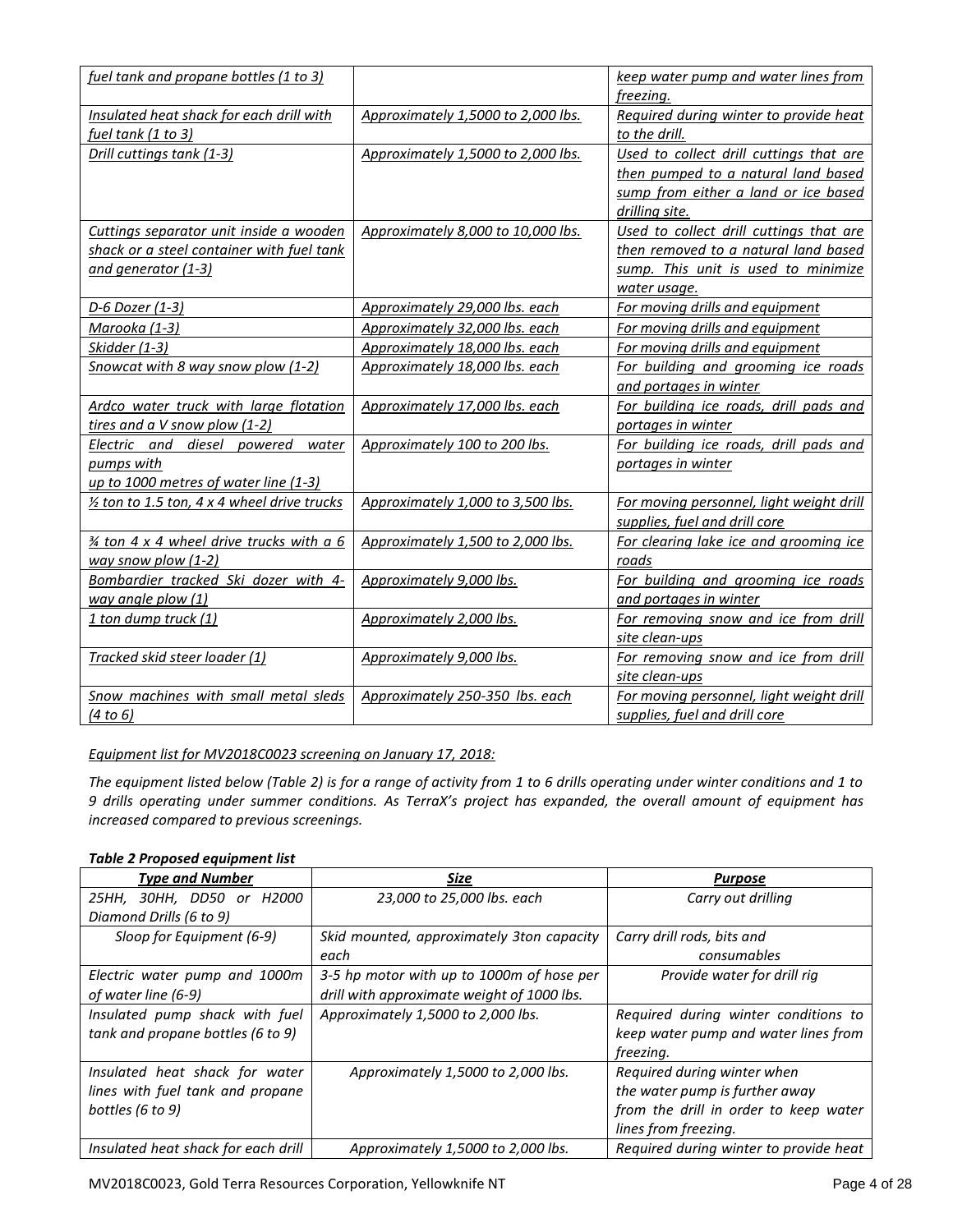| Drill cuttings tank (6-9)<br>Used to collect drill cuttings that are<br>Approximately 1,5000 to 2,000 lbs.<br>then pumped to a natural land based<br>sump from either a land or ice based<br>Portable heated toilets<br>For use with the drilling to<br>Approximately 500 lbs. each<br>(1 to 3)<br>minimize impacts<br>Used to collect drill cuttings that are<br>Cuttings separator unit inside a<br>Approximately 8,000 to 10,000 lbs.<br>wooden shack or a steel container<br>then removed to a natural land based<br>with fuel tank and generator (1-3)<br>sump. This unit is used to minimize<br>water usage.<br>D-6 Dozer (1-3)<br>Approximately 29,000 lbs. each<br>For moving drills and equipment<br>Marooka (3-5)<br>Approximately 32,000 lbs. each<br>For moving drills and equipment<br>Skidder (1-3)<br>Approximately 18,000 lbs. each<br>For moving drills and equipment<br>Snowcat with 8 way snow plow<br>Approximately 18,000 lbs. each<br>For building and grooming ice roads<br>and portages in winter<br>$(1-2)$<br>Ardco water truck with large<br>For building ice roads, drill pads and<br>Approximately 17,000 lbs.<br>flotation tires and a V snow plow<br>portages in winter<br>$(1-2)$<br>Electric and diesel powered water<br>pumps with up to 1000 metres of<br>Approximately 100 to 200 lbs.<br>For building ice roads, drill pads and<br>water line (6 to 9)<br>portages in winter<br>$\frac{1}{2}$ ton to 1.5 ton, 4 x 4 wheel drive<br>Approximately 1,000 to 3,500 lbs.<br>For moving personnel, light weight drill<br>trucks (6 to9)<br>supplies, fuel and drill core<br>3⁄4 ton 4 x 4 wheel drive trucks<br>Approximately 1,500 to 2,000 lbs. each<br>For clearing lake ice and grooming ice<br>with a 6 way snow plow $(1-2)$<br>roads<br>Bombardier tracked Ski dozer<br>For building ice roads, drill roads and<br>Approximately 7,000 lbs.<br>with 6-way angle plow (1)<br>portages in winter<br>1 ton dump truck (1)<br>Approximately 2,000 lbs.<br>For removing snow and ice from drill<br>site clean-ups<br>Tracked skid steer loader (1)<br>Approximately 9,000 lbs.<br>For removing snow and ice from drill<br>site clean-ups<br>Snow machines with small metal<br>Approximately 250-350 lbs. each<br>For moving personnel, light weight drill<br>supplies, fuel and drill core<br>sleds (6 to 9)<br>Used to collect drill cuttings that are<br>Cuttings separator unit inside a<br>Approximately 8,000 to 10,000 lbs.<br>wooden shack or a steel container<br>then removed to a natural land based<br>with fuel tank and generator (1-3)<br>sump. This unit is used to minimize<br>water usage.<br>D-6 Dozer (1-3)<br>Approximately 29,000 lbs. each<br>For moving drills and equipment<br>Marooka (3-5)<br>Approximately 32,000 lbs. each<br>For moving drills and equipment<br>Skidder (1-3)<br>Approximately 18,000 lbs. each<br>For moving drills and equipment<br>For building and grooming ice roads<br>Snowcat with 8 way snow plow<br>Approximately 18,000 lbs. each<br>and portages in winter<br>$(1-2)$<br>Ardco water truck with large<br>Approximately 17,000 lbs.<br>For building ice roads, drill pads and<br>flotation tires and a V snow plow<br>portages in winter<br>$(1-2)$ | with fuel tank (6 to 9) | to the drill. |
|----------------------------------------------------------------------------------------------------------------------------------------------------------------------------------------------------------------------------------------------------------------------------------------------------------------------------------------------------------------------------------------------------------------------------------------------------------------------------------------------------------------------------------------------------------------------------------------------------------------------------------------------------------------------------------------------------------------------------------------------------------------------------------------------------------------------------------------------------------------------------------------------------------------------------------------------------------------------------------------------------------------------------------------------------------------------------------------------------------------------------------------------------------------------------------------------------------------------------------------------------------------------------------------------------------------------------------------------------------------------------------------------------------------------------------------------------------------------------------------------------------------------------------------------------------------------------------------------------------------------------------------------------------------------------------------------------------------------------------------------------------------------------------------------------------------------------------------------------------------------------------------------------------------------------------------------------------------------------------------------------------------------------------------------------------------------------------------------------------------------------------------------------------------------------------------------------------------------------------------------------------------------------------------------------------------------------------------------------------------------------------------------------------------------------------------------------------------------------------------------------------------------------------------------------------------------------------------------------------------------------------------------------------------------------------------------------------------------------------------------------------------------------------------------------------------------------------------------------------------------------------------------------------------------------------------------------------------------------------------------------------------------------------------------------------------------------------------------------------------------------------------------------------------------------------------------------------------------------------------------|-------------------------|---------------|
|                                                                                                                                                                                                                                                                                                                                                                                                                                                                                                                                                                                                                                                                                                                                                                                                                                                                                                                                                                                                                                                                                                                                                                                                                                                                                                                                                                                                                                                                                                                                                                                                                                                                                                                                                                                                                                                                                                                                                                                                                                                                                                                                                                                                                                                                                                                                                                                                                                                                                                                                                                                                                                                                                                                                                                                                                                                                                                                                                                                                                                                                                                                                                                                                                                              |                         |               |
|                                                                                                                                                                                                                                                                                                                                                                                                                                                                                                                                                                                                                                                                                                                                                                                                                                                                                                                                                                                                                                                                                                                                                                                                                                                                                                                                                                                                                                                                                                                                                                                                                                                                                                                                                                                                                                                                                                                                                                                                                                                                                                                                                                                                                                                                                                                                                                                                                                                                                                                                                                                                                                                                                                                                                                                                                                                                                                                                                                                                                                                                                                                                                                                                                                              |                         |               |
|                                                                                                                                                                                                                                                                                                                                                                                                                                                                                                                                                                                                                                                                                                                                                                                                                                                                                                                                                                                                                                                                                                                                                                                                                                                                                                                                                                                                                                                                                                                                                                                                                                                                                                                                                                                                                                                                                                                                                                                                                                                                                                                                                                                                                                                                                                                                                                                                                                                                                                                                                                                                                                                                                                                                                                                                                                                                                                                                                                                                                                                                                                                                                                                                                                              |                         |               |
|                                                                                                                                                                                                                                                                                                                                                                                                                                                                                                                                                                                                                                                                                                                                                                                                                                                                                                                                                                                                                                                                                                                                                                                                                                                                                                                                                                                                                                                                                                                                                                                                                                                                                                                                                                                                                                                                                                                                                                                                                                                                                                                                                                                                                                                                                                                                                                                                                                                                                                                                                                                                                                                                                                                                                                                                                                                                                                                                                                                                                                                                                                                                                                                                                                              |                         |               |
|                                                                                                                                                                                                                                                                                                                                                                                                                                                                                                                                                                                                                                                                                                                                                                                                                                                                                                                                                                                                                                                                                                                                                                                                                                                                                                                                                                                                                                                                                                                                                                                                                                                                                                                                                                                                                                                                                                                                                                                                                                                                                                                                                                                                                                                                                                                                                                                                                                                                                                                                                                                                                                                                                                                                                                                                                                                                                                                                                                                                                                                                                                                                                                                                                                              |                         |               |
|                                                                                                                                                                                                                                                                                                                                                                                                                                                                                                                                                                                                                                                                                                                                                                                                                                                                                                                                                                                                                                                                                                                                                                                                                                                                                                                                                                                                                                                                                                                                                                                                                                                                                                                                                                                                                                                                                                                                                                                                                                                                                                                                                                                                                                                                                                                                                                                                                                                                                                                                                                                                                                                                                                                                                                                                                                                                                                                                                                                                                                                                                                                                                                                                                                              |                         |               |
|                                                                                                                                                                                                                                                                                                                                                                                                                                                                                                                                                                                                                                                                                                                                                                                                                                                                                                                                                                                                                                                                                                                                                                                                                                                                                                                                                                                                                                                                                                                                                                                                                                                                                                                                                                                                                                                                                                                                                                                                                                                                                                                                                                                                                                                                                                                                                                                                                                                                                                                                                                                                                                                                                                                                                                                                                                                                                                                                                                                                                                                                                                                                                                                                                                              |                         |               |
|                                                                                                                                                                                                                                                                                                                                                                                                                                                                                                                                                                                                                                                                                                                                                                                                                                                                                                                                                                                                                                                                                                                                                                                                                                                                                                                                                                                                                                                                                                                                                                                                                                                                                                                                                                                                                                                                                                                                                                                                                                                                                                                                                                                                                                                                                                                                                                                                                                                                                                                                                                                                                                                                                                                                                                                                                                                                                                                                                                                                                                                                                                                                                                                                                                              |                         |               |
|                                                                                                                                                                                                                                                                                                                                                                                                                                                                                                                                                                                                                                                                                                                                                                                                                                                                                                                                                                                                                                                                                                                                                                                                                                                                                                                                                                                                                                                                                                                                                                                                                                                                                                                                                                                                                                                                                                                                                                                                                                                                                                                                                                                                                                                                                                                                                                                                                                                                                                                                                                                                                                                                                                                                                                                                                                                                                                                                                                                                                                                                                                                                                                                                                                              |                         |               |
|                                                                                                                                                                                                                                                                                                                                                                                                                                                                                                                                                                                                                                                                                                                                                                                                                                                                                                                                                                                                                                                                                                                                                                                                                                                                                                                                                                                                                                                                                                                                                                                                                                                                                                                                                                                                                                                                                                                                                                                                                                                                                                                                                                                                                                                                                                                                                                                                                                                                                                                                                                                                                                                                                                                                                                                                                                                                                                                                                                                                                                                                                                                                                                                                                                              |                         |               |
|                                                                                                                                                                                                                                                                                                                                                                                                                                                                                                                                                                                                                                                                                                                                                                                                                                                                                                                                                                                                                                                                                                                                                                                                                                                                                                                                                                                                                                                                                                                                                                                                                                                                                                                                                                                                                                                                                                                                                                                                                                                                                                                                                                                                                                                                                                                                                                                                                                                                                                                                                                                                                                                                                                                                                                                                                                                                                                                                                                                                                                                                                                                                                                                                                                              |                         |               |
|                                                                                                                                                                                                                                                                                                                                                                                                                                                                                                                                                                                                                                                                                                                                                                                                                                                                                                                                                                                                                                                                                                                                                                                                                                                                                                                                                                                                                                                                                                                                                                                                                                                                                                                                                                                                                                                                                                                                                                                                                                                                                                                                                                                                                                                                                                                                                                                                                                                                                                                                                                                                                                                                                                                                                                                                                                                                                                                                                                                                                                                                                                                                                                                                                                              |                         |               |
|                                                                                                                                                                                                                                                                                                                                                                                                                                                                                                                                                                                                                                                                                                                                                                                                                                                                                                                                                                                                                                                                                                                                                                                                                                                                                                                                                                                                                                                                                                                                                                                                                                                                                                                                                                                                                                                                                                                                                                                                                                                                                                                                                                                                                                                                                                                                                                                                                                                                                                                                                                                                                                                                                                                                                                                                                                                                                                                                                                                                                                                                                                                                                                                                                                              |                         |               |
|                                                                                                                                                                                                                                                                                                                                                                                                                                                                                                                                                                                                                                                                                                                                                                                                                                                                                                                                                                                                                                                                                                                                                                                                                                                                                                                                                                                                                                                                                                                                                                                                                                                                                                                                                                                                                                                                                                                                                                                                                                                                                                                                                                                                                                                                                                                                                                                                                                                                                                                                                                                                                                                                                                                                                                                                                                                                                                                                                                                                                                                                                                                                                                                                                                              |                         |               |
|                                                                                                                                                                                                                                                                                                                                                                                                                                                                                                                                                                                                                                                                                                                                                                                                                                                                                                                                                                                                                                                                                                                                                                                                                                                                                                                                                                                                                                                                                                                                                                                                                                                                                                                                                                                                                                                                                                                                                                                                                                                                                                                                                                                                                                                                                                                                                                                                                                                                                                                                                                                                                                                                                                                                                                                                                                                                                                                                                                                                                                                                                                                                                                                                                                              |                         |               |
|                                                                                                                                                                                                                                                                                                                                                                                                                                                                                                                                                                                                                                                                                                                                                                                                                                                                                                                                                                                                                                                                                                                                                                                                                                                                                                                                                                                                                                                                                                                                                                                                                                                                                                                                                                                                                                                                                                                                                                                                                                                                                                                                                                                                                                                                                                                                                                                                                                                                                                                                                                                                                                                                                                                                                                                                                                                                                                                                                                                                                                                                                                                                                                                                                                              |                         |               |
|                                                                                                                                                                                                                                                                                                                                                                                                                                                                                                                                                                                                                                                                                                                                                                                                                                                                                                                                                                                                                                                                                                                                                                                                                                                                                                                                                                                                                                                                                                                                                                                                                                                                                                                                                                                                                                                                                                                                                                                                                                                                                                                                                                                                                                                                                                                                                                                                                                                                                                                                                                                                                                                                                                                                                                                                                                                                                                                                                                                                                                                                                                                                                                                                                                              |                         |               |
|                                                                                                                                                                                                                                                                                                                                                                                                                                                                                                                                                                                                                                                                                                                                                                                                                                                                                                                                                                                                                                                                                                                                                                                                                                                                                                                                                                                                                                                                                                                                                                                                                                                                                                                                                                                                                                                                                                                                                                                                                                                                                                                                                                                                                                                                                                                                                                                                                                                                                                                                                                                                                                                                                                                                                                                                                                                                                                                                                                                                                                                                                                                                                                                                                                              |                         |               |
|                                                                                                                                                                                                                                                                                                                                                                                                                                                                                                                                                                                                                                                                                                                                                                                                                                                                                                                                                                                                                                                                                                                                                                                                                                                                                                                                                                                                                                                                                                                                                                                                                                                                                                                                                                                                                                                                                                                                                                                                                                                                                                                                                                                                                                                                                                                                                                                                                                                                                                                                                                                                                                                                                                                                                                                                                                                                                                                                                                                                                                                                                                                                                                                                                                              |                         |               |
|                                                                                                                                                                                                                                                                                                                                                                                                                                                                                                                                                                                                                                                                                                                                                                                                                                                                                                                                                                                                                                                                                                                                                                                                                                                                                                                                                                                                                                                                                                                                                                                                                                                                                                                                                                                                                                                                                                                                                                                                                                                                                                                                                                                                                                                                                                                                                                                                                                                                                                                                                                                                                                                                                                                                                                                                                                                                                                                                                                                                                                                                                                                                                                                                                                              |                         |               |
|                                                                                                                                                                                                                                                                                                                                                                                                                                                                                                                                                                                                                                                                                                                                                                                                                                                                                                                                                                                                                                                                                                                                                                                                                                                                                                                                                                                                                                                                                                                                                                                                                                                                                                                                                                                                                                                                                                                                                                                                                                                                                                                                                                                                                                                                                                                                                                                                                                                                                                                                                                                                                                                                                                                                                                                                                                                                                                                                                                                                                                                                                                                                                                                                                                              |                         |               |
|                                                                                                                                                                                                                                                                                                                                                                                                                                                                                                                                                                                                                                                                                                                                                                                                                                                                                                                                                                                                                                                                                                                                                                                                                                                                                                                                                                                                                                                                                                                                                                                                                                                                                                                                                                                                                                                                                                                                                                                                                                                                                                                                                                                                                                                                                                                                                                                                                                                                                                                                                                                                                                                                                                                                                                                                                                                                                                                                                                                                                                                                                                                                                                                                                                              |                         |               |
|                                                                                                                                                                                                                                                                                                                                                                                                                                                                                                                                                                                                                                                                                                                                                                                                                                                                                                                                                                                                                                                                                                                                                                                                                                                                                                                                                                                                                                                                                                                                                                                                                                                                                                                                                                                                                                                                                                                                                                                                                                                                                                                                                                                                                                                                                                                                                                                                                                                                                                                                                                                                                                                                                                                                                                                                                                                                                                                                                                                                                                                                                                                                                                                                                                              |                         |               |
|                                                                                                                                                                                                                                                                                                                                                                                                                                                                                                                                                                                                                                                                                                                                                                                                                                                                                                                                                                                                                                                                                                                                                                                                                                                                                                                                                                                                                                                                                                                                                                                                                                                                                                                                                                                                                                                                                                                                                                                                                                                                                                                                                                                                                                                                                                                                                                                                                                                                                                                                                                                                                                                                                                                                                                                                                                                                                                                                                                                                                                                                                                                                                                                                                                              |                         |               |
|                                                                                                                                                                                                                                                                                                                                                                                                                                                                                                                                                                                                                                                                                                                                                                                                                                                                                                                                                                                                                                                                                                                                                                                                                                                                                                                                                                                                                                                                                                                                                                                                                                                                                                                                                                                                                                                                                                                                                                                                                                                                                                                                                                                                                                                                                                                                                                                                                                                                                                                                                                                                                                                                                                                                                                                                                                                                                                                                                                                                                                                                                                                                                                                                                                              |                         |               |
|                                                                                                                                                                                                                                                                                                                                                                                                                                                                                                                                                                                                                                                                                                                                                                                                                                                                                                                                                                                                                                                                                                                                                                                                                                                                                                                                                                                                                                                                                                                                                                                                                                                                                                                                                                                                                                                                                                                                                                                                                                                                                                                                                                                                                                                                                                                                                                                                                                                                                                                                                                                                                                                                                                                                                                                                                                                                                                                                                                                                                                                                                                                                                                                                                                              |                         |               |
|                                                                                                                                                                                                                                                                                                                                                                                                                                                                                                                                                                                                                                                                                                                                                                                                                                                                                                                                                                                                                                                                                                                                                                                                                                                                                                                                                                                                                                                                                                                                                                                                                                                                                                                                                                                                                                                                                                                                                                                                                                                                                                                                                                                                                                                                                                                                                                                                                                                                                                                                                                                                                                                                                                                                                                                                                                                                                                                                                                                                                                                                                                                                                                                                                                              |                         |               |
|                                                                                                                                                                                                                                                                                                                                                                                                                                                                                                                                                                                                                                                                                                                                                                                                                                                                                                                                                                                                                                                                                                                                                                                                                                                                                                                                                                                                                                                                                                                                                                                                                                                                                                                                                                                                                                                                                                                                                                                                                                                                                                                                                                                                                                                                                                                                                                                                                                                                                                                                                                                                                                                                                                                                                                                                                                                                                                                                                                                                                                                                                                                                                                                                                                              |                         |               |
|                                                                                                                                                                                                                                                                                                                                                                                                                                                                                                                                                                                                                                                                                                                                                                                                                                                                                                                                                                                                                                                                                                                                                                                                                                                                                                                                                                                                                                                                                                                                                                                                                                                                                                                                                                                                                                                                                                                                                                                                                                                                                                                                                                                                                                                                                                                                                                                                                                                                                                                                                                                                                                                                                                                                                                                                                                                                                                                                                                                                                                                                                                                                                                                                                                              |                         |               |
|                                                                                                                                                                                                                                                                                                                                                                                                                                                                                                                                                                                                                                                                                                                                                                                                                                                                                                                                                                                                                                                                                                                                                                                                                                                                                                                                                                                                                                                                                                                                                                                                                                                                                                                                                                                                                                                                                                                                                                                                                                                                                                                                                                                                                                                                                                                                                                                                                                                                                                                                                                                                                                                                                                                                                                                                                                                                                                                                                                                                                                                                                                                                                                                                                                              |                         |               |
|                                                                                                                                                                                                                                                                                                                                                                                                                                                                                                                                                                                                                                                                                                                                                                                                                                                                                                                                                                                                                                                                                                                                                                                                                                                                                                                                                                                                                                                                                                                                                                                                                                                                                                                                                                                                                                                                                                                                                                                                                                                                                                                                                                                                                                                                                                                                                                                                                                                                                                                                                                                                                                                                                                                                                                                                                                                                                                                                                                                                                                                                                                                                                                                                                                              |                         |               |
|                                                                                                                                                                                                                                                                                                                                                                                                                                                                                                                                                                                                                                                                                                                                                                                                                                                                                                                                                                                                                                                                                                                                                                                                                                                                                                                                                                                                                                                                                                                                                                                                                                                                                                                                                                                                                                                                                                                                                                                                                                                                                                                                                                                                                                                                                                                                                                                                                                                                                                                                                                                                                                                                                                                                                                                                                                                                                                                                                                                                                                                                                                                                                                                                                                              |                         |               |
|                                                                                                                                                                                                                                                                                                                                                                                                                                                                                                                                                                                                                                                                                                                                                                                                                                                                                                                                                                                                                                                                                                                                                                                                                                                                                                                                                                                                                                                                                                                                                                                                                                                                                                                                                                                                                                                                                                                                                                                                                                                                                                                                                                                                                                                                                                                                                                                                                                                                                                                                                                                                                                                                                                                                                                                                                                                                                                                                                                                                                                                                                                                                                                                                                                              |                         |               |
|                                                                                                                                                                                                                                                                                                                                                                                                                                                                                                                                                                                                                                                                                                                                                                                                                                                                                                                                                                                                                                                                                                                                                                                                                                                                                                                                                                                                                                                                                                                                                                                                                                                                                                                                                                                                                                                                                                                                                                                                                                                                                                                                                                                                                                                                                                                                                                                                                                                                                                                                                                                                                                                                                                                                                                                                                                                                                                                                                                                                                                                                                                                                                                                                                                              |                         |               |
|                                                                                                                                                                                                                                                                                                                                                                                                                                                                                                                                                                                                                                                                                                                                                                                                                                                                                                                                                                                                                                                                                                                                                                                                                                                                                                                                                                                                                                                                                                                                                                                                                                                                                                                                                                                                                                                                                                                                                                                                                                                                                                                                                                                                                                                                                                                                                                                                                                                                                                                                                                                                                                                                                                                                                                                                                                                                                                                                                                                                                                                                                                                                                                                                                                              |                         |               |
|                                                                                                                                                                                                                                                                                                                                                                                                                                                                                                                                                                                                                                                                                                                                                                                                                                                                                                                                                                                                                                                                                                                                                                                                                                                                                                                                                                                                                                                                                                                                                                                                                                                                                                                                                                                                                                                                                                                                                                                                                                                                                                                                                                                                                                                                                                                                                                                                                                                                                                                                                                                                                                                                                                                                                                                                                                                                                                                                                                                                                                                                                                                                                                                                                                              |                         |               |
|                                                                                                                                                                                                                                                                                                                                                                                                                                                                                                                                                                                                                                                                                                                                                                                                                                                                                                                                                                                                                                                                                                                                                                                                                                                                                                                                                                                                                                                                                                                                                                                                                                                                                                                                                                                                                                                                                                                                                                                                                                                                                                                                                                                                                                                                                                                                                                                                                                                                                                                                                                                                                                                                                                                                                                                                                                                                                                                                                                                                                                                                                                                                                                                                                                              |                         |               |
|                                                                                                                                                                                                                                                                                                                                                                                                                                                                                                                                                                                                                                                                                                                                                                                                                                                                                                                                                                                                                                                                                                                                                                                                                                                                                                                                                                                                                                                                                                                                                                                                                                                                                                                                                                                                                                                                                                                                                                                                                                                                                                                                                                                                                                                                                                                                                                                                                                                                                                                                                                                                                                                                                                                                                                                                                                                                                                                                                                                                                                                                                                                                                                                                                                              |                         |               |
|                                                                                                                                                                                                                                                                                                                                                                                                                                                                                                                                                                                                                                                                                                                                                                                                                                                                                                                                                                                                                                                                                                                                                                                                                                                                                                                                                                                                                                                                                                                                                                                                                                                                                                                                                                                                                                                                                                                                                                                                                                                                                                                                                                                                                                                                                                                                                                                                                                                                                                                                                                                                                                                                                                                                                                                                                                                                                                                                                                                                                                                                                                                                                                                                                                              |                         |               |
|                                                                                                                                                                                                                                                                                                                                                                                                                                                                                                                                                                                                                                                                                                                                                                                                                                                                                                                                                                                                                                                                                                                                                                                                                                                                                                                                                                                                                                                                                                                                                                                                                                                                                                                                                                                                                                                                                                                                                                                                                                                                                                                                                                                                                                                                                                                                                                                                                                                                                                                                                                                                                                                                                                                                                                                                                                                                                                                                                                                                                                                                                                                                                                                                                                              |                         |               |
|                                                                                                                                                                                                                                                                                                                                                                                                                                                                                                                                                                                                                                                                                                                                                                                                                                                                                                                                                                                                                                                                                                                                                                                                                                                                                                                                                                                                                                                                                                                                                                                                                                                                                                                                                                                                                                                                                                                                                                                                                                                                                                                                                                                                                                                                                                                                                                                                                                                                                                                                                                                                                                                                                                                                                                                                                                                                                                                                                                                                                                                                                                                                                                                                                                              |                         |               |
|                                                                                                                                                                                                                                                                                                                                                                                                                                                                                                                                                                                                                                                                                                                                                                                                                                                                                                                                                                                                                                                                                                                                                                                                                                                                                                                                                                                                                                                                                                                                                                                                                                                                                                                                                                                                                                                                                                                                                                                                                                                                                                                                                                                                                                                                                                                                                                                                                                                                                                                                                                                                                                                                                                                                                                                                                                                                                                                                                                                                                                                                                                                                                                                                                                              |                         |               |
|                                                                                                                                                                                                                                                                                                                                                                                                                                                                                                                                                                                                                                                                                                                                                                                                                                                                                                                                                                                                                                                                                                                                                                                                                                                                                                                                                                                                                                                                                                                                                                                                                                                                                                                                                                                                                                                                                                                                                                                                                                                                                                                                                                                                                                                                                                                                                                                                                                                                                                                                                                                                                                                                                                                                                                                                                                                                                                                                                                                                                                                                                                                                                                                                                                              |                         |               |
|                                                                                                                                                                                                                                                                                                                                                                                                                                                                                                                                                                                                                                                                                                                                                                                                                                                                                                                                                                                                                                                                                                                                                                                                                                                                                                                                                                                                                                                                                                                                                                                                                                                                                                                                                                                                                                                                                                                                                                                                                                                                                                                                                                                                                                                                                                                                                                                                                                                                                                                                                                                                                                                                                                                                                                                                                                                                                                                                                                                                                                                                                                                                                                                                                                              |                         |               |
|                                                                                                                                                                                                                                                                                                                                                                                                                                                                                                                                                                                                                                                                                                                                                                                                                                                                                                                                                                                                                                                                                                                                                                                                                                                                                                                                                                                                                                                                                                                                                                                                                                                                                                                                                                                                                                                                                                                                                                                                                                                                                                                                                                                                                                                                                                                                                                                                                                                                                                                                                                                                                                                                                                                                                                                                                                                                                                                                                                                                                                                                                                                                                                                                                                              |                         |               |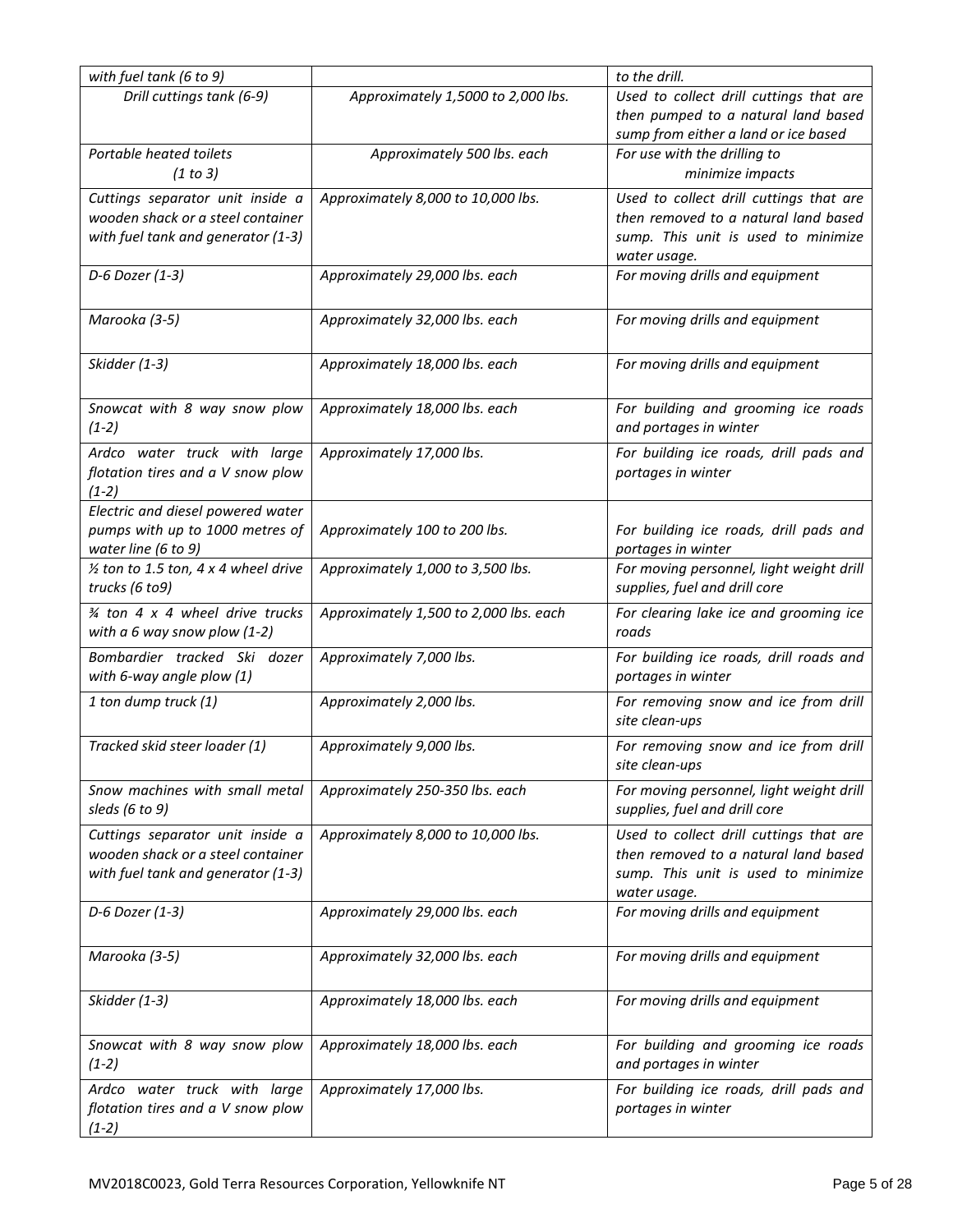| Electric and diesel powered water<br>pumps with up to 1000 metres of<br>water line (6 to 9) | Approximately 100 to 200 lbs.          | For building ice roads, drill pads and<br>portages in winter              |
|---------------------------------------------------------------------------------------------|----------------------------------------|---------------------------------------------------------------------------|
| $\frac{1}{2}$ ton to 1.5 ton, 4 x 4 wheel drive<br>trucks (6 to9)                           | Approximately 1,000 to to 3,500 lbs.   | For moving personnel, light weight drill<br>supplies, fuel and drill core |
| $\frac{3}{4}$ ton 4 x 4 wheel drive trucks<br>with a 6 way snow plow $(1-2)$                | Approximately 1,500 to 2,000 lbs. each | For clearing lake ice and grooming ice<br>roads                           |
| Bombardier tracked Ski dozer<br>with 6-way angle plow $(1)$                                 | Approximately 7,000 lbs.               | For building ice roads, drill roads and<br>portages in winter             |
| 1 ton dump truck (1)                                                                        | Approximately 2,000 lbs.               | For removing snow and ice from drill<br>site clean-ups                    |
| Tracked skid steer loader (1)                                                               | Approximately 9,000 lbs.               | For removing snow and ice from drill<br>site clean-ups                    |
| Snow machines with small metal<br>sleds (6 to 9)                                            | Approximately 250-350 lbs. each        | For moving personnel, light weight drill<br>supplies, fuel and drill core |

## Equipment list for MV2018C0023 Permit Amendment screening on December 17, 2020:

No changes to equipment list.

## Equipment list for MV2018C0023 Permit Amendment screening on August 19, 2021:

No changes to equipment list.

## Equipment list for MV2018C0023 Permit Amendment screening on February 9, 2022:

No changes to equipment list.

*Fuel*

## *Fuel storage from MV2014C0005 screening on May 7, 2015:*

*3 X 600 litres diesel 6 X 40 litres gasoline = 2040 litres*

## *Fuel storage from MV2016C0038 screening on January 12, 2017:*

## **Table 3 Fuel storage for MV2016C0038**

| <b>Fuel Type</b>     | Maximum Amount* |
|----------------------|-----------------|
| Diesel               | 10,000 litres   |
| Gasoline             | 2,050 litres    |
| <b>Aviation Fuel</b> | 4,100 litres    |
| Propane              | 2,000 pounds    |

\*Means Maximum amounts of fuel stored on the Southbelt Property.

#### *Fuel storage for MV2018C0023 screening on January 17, 2018:*

*Fuel storage at each drill site location is projected to consist of approximately 400 litres of diesel within engineered tankage on the drill, one 600 litre double walled containment tank, one 100-lb cylinder of propane and one small safety container (20 litres) of gasoline for UTV, ATV, and snowmobile use. In addition, water pumps will have approximately 50 litres of fuel stored in the water pump tank. The volumes noted above are for one diamond drill; as additional diamond drills are utilized these volumes will increase (Table 4). The number of drills will vary from 1 to 9 depending on the season and the location and number of drill targets to be tested. Storage at fuel caches and transport of fuel will be with engineered double wall containment tanks mounted on truck or tractor with engineered transfer pumps equipped with grounding cables.*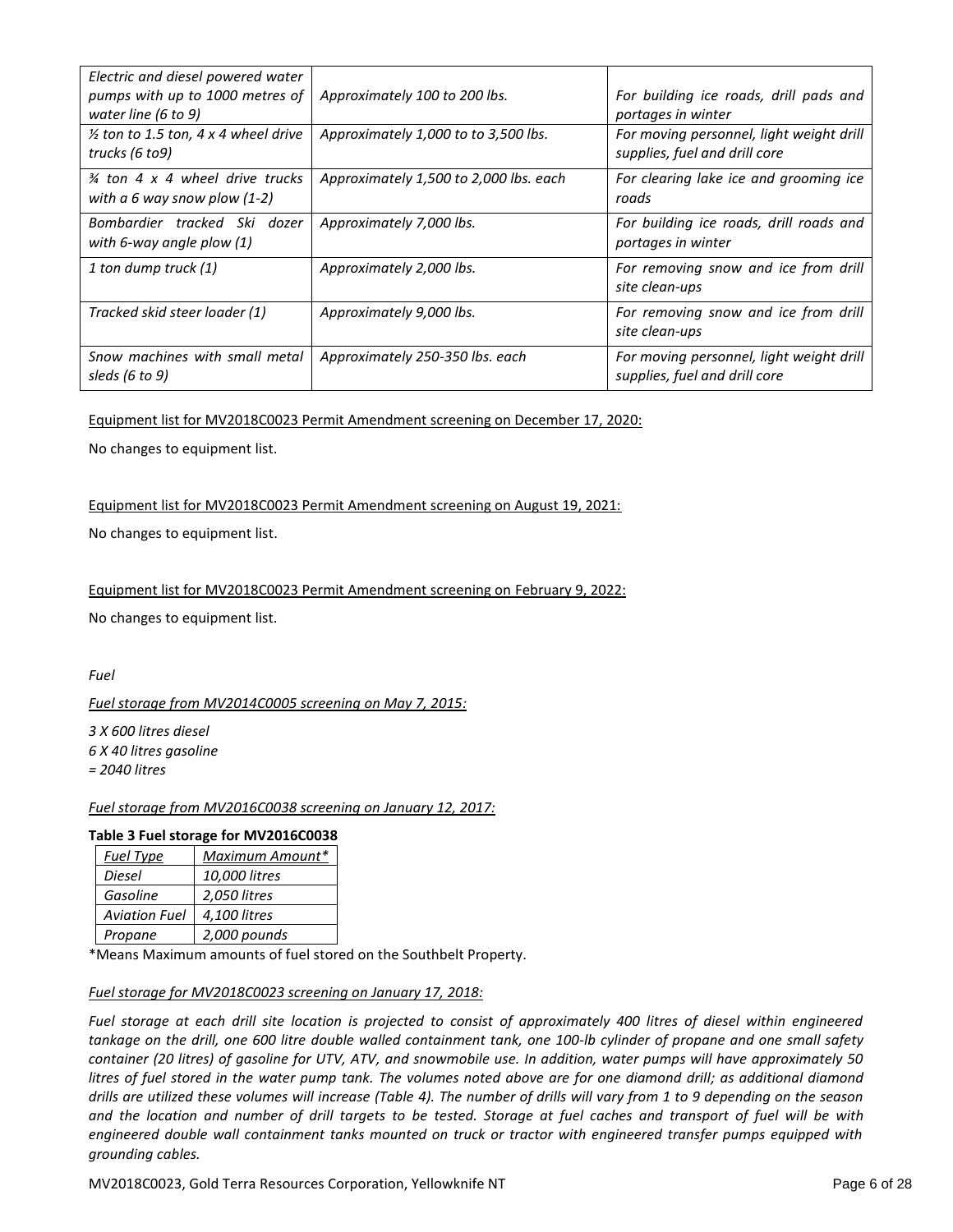## *Table 4 Proposed Daily Minimum to Maximum Fuel stored at Diamond Drills*

| Number of Drills | Diesel (litres) | Gasoline (litres) | Propane (lbs) |
|------------------|-----------------|-------------------|---------------|
| $1$ drill        | 1,150           | 20                | 350           |
| 6 drills         | 8,050           | 140               | 2.450         |
| 9 drills         | 10,350          | 180               | 3,150         |

## *Table 5 Proposed Maximum Fuel Cache Amounts for Campsites and related Drilling Activities*

| <b>Fuel Type</b>     | Maximum Amount  |
|----------------------|-----------------|
| Diesel               | 72,850 litres   |
| Gasoline             | 5,280 litres    |
| <b>Aviation Fuel</b> | 40,000 litres   |
| Propane              | $12,250$ pounds |

*As TerraX's project has expanded and amount of equipment has increased, the amount of fuel storage has increased compared to previous screenings.* 

## Fuel storage for Permit MV2018C0023 Amendment screening on December 17, 2020:

## No changes to fuel storage.

## Fuel storage for Permit MV2018C0023 Amendment screening on August 19, 2021:

No changes to fuel storage.

## Fuel storage for Permit MV2018C0023 Amendment screening on February 9, 2022:

## No changes to fuel storage

#### **Scope:**

## *Scope from MV2014C0005 screening on May 7, 2015:*

*This Permit entitles TerraX Minerals Inc. to conduct the following land-use operations:*

- *a) Mineral exploration, including diamond drilling, trenching, and use and storage of explosives;*
- *b) Use of equipment, vehicles, and machines;*
- *c) Construction and maintenance of winter access roads; and*
- *d) Fuel storage.*

#### *Scope from MV2016C0038 screening on January 12, 2017:*

*This Permit entitles the Permittee to conduct the following land-use operations:*

- *a) Mineral exploration, including diamond drilling;*
- *b) Use of equipment, vehicles, and machines;*
- *c) Construction and maintenance of access roads; and*
- *d) Use and storage of fuel.*

#### *Scope for MV2018C0023 screening on January 17, 2018:*

- *a) Mineral exploration including diamond drilling;*
- *b) Use of equipment, vehicle, and machines;*
- *c) Use and storage of fuel;*
- *d) Construction, operation, and maintenance of camp(s); and*
- *e) Construction, operation, and maintenance of winter road and access road.*

*Items d) camp(s) have not previously been included in the scope.*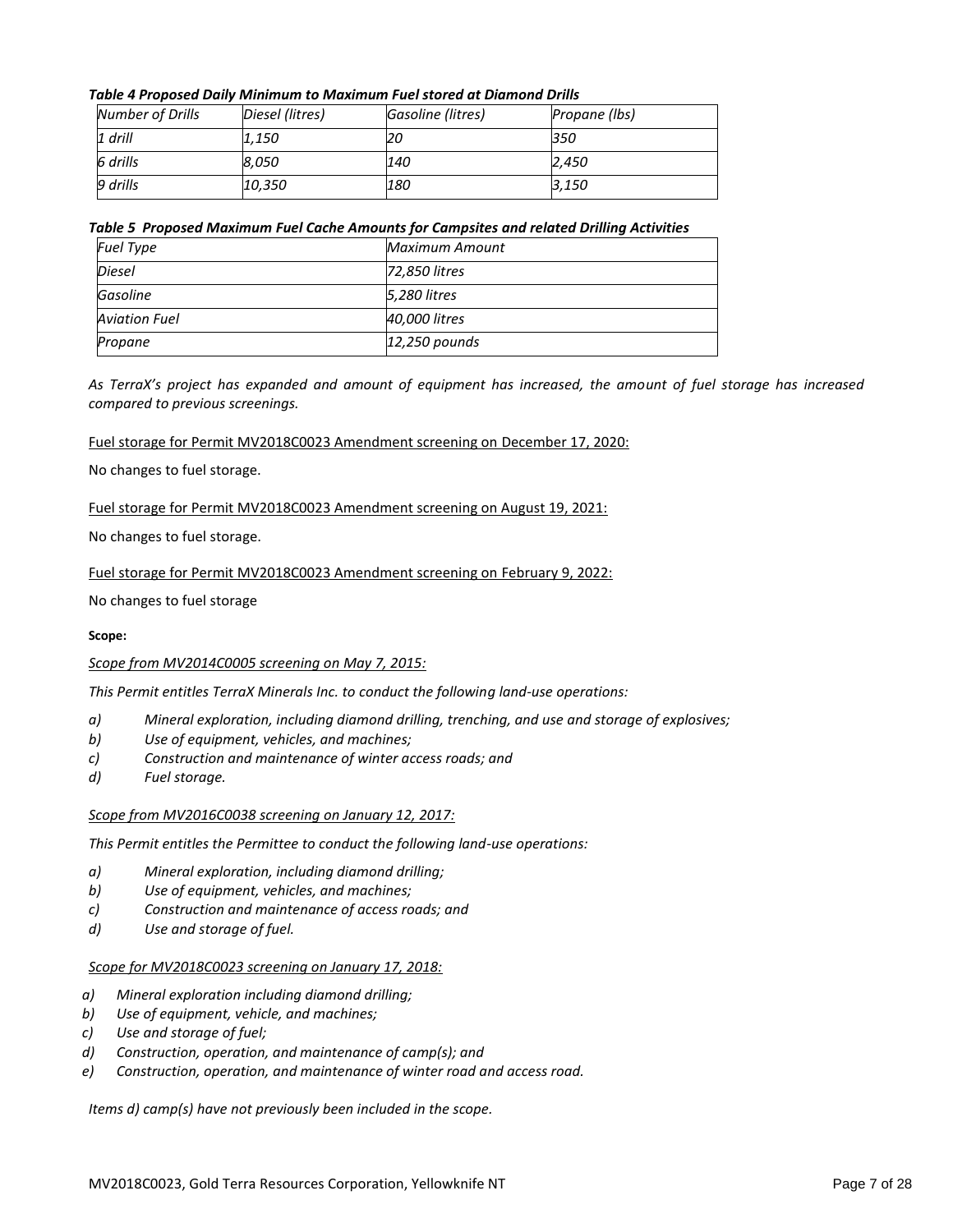## *Additional scope for MV2018L2-0006 screening on March 7, 2019:*

- *a) Withdrawal of water;*
- *b) Deposit of waste; and*
- c) *Progressive Reclamation and associated closure activiti*es.

## Permit MV2018C0023 Amendment on December 17, 2020:

No changes to scope.

## Permit MV2018C0023 Amendment on August 19, 2021:

No changes to scope.

## Permit MV2018C0023 Amendment on February 9, 2022:

No changes to scope

**Land Use Eligibility - Section 18 Mackenzie Valley Land Use Regulations:**

| <b>Type of Disposition</b>                                             | <b>Disposition Number(s)</b>                                                                                                                                                                                                                      |
|------------------------------------------------------------------------|---------------------------------------------------------------------------------------------------------------------------------------------------------------------------------------------------------------------------------------------------|
| $\boxtimes$ Mineral Claims                                             | Disposition Number(s)<br>MV2014C0005 screening on May 7, 2015:<br>Northbelt: K16943 - K16946, K16972 - K16977<br>Walsh Lake: 45132 - 45136                                                                                                        |
|                                                                        | MV2018C0023 screening on January 17, 2019:<br>164 Mineral Claims as listed in Appendix 1 of the Application's Exploration Plan                                                                                                                    |
|                                                                        | MV2018C0023 Permit Amendment on December 17, 2020: 36047, 36048 and 36049                                                                                                                                                                         |
|                                                                        | MV2018C0023 Permit Amendment on August 19, 2021: F57044, F76510, M11155,<br>M11156, M10540, M10501, M10255                                                                                                                                        |
|                                                                        | MV2018C0023 Permit Amendment on February 9, 2022: 36047, 36048, 30649                                                                                                                                                                             |
| Prospecting Permit (s)<br><b>Mineral Leases</b>                        | MV2014C0005 screening on May 7, 2015<br>Northbelt: 2554 - 2573, 2577-2579, 2597, 2598, 2606-2609, 2693-2705, 2805-2816,<br>2921-2930, 3038, 4245-4248, 4250-4255, 3334, 2386-2410, 2455-2474<br>Walsh Lake: NT3622 - 3625, NT3172, NT4814, NT3676 |
|                                                                        | MV2016C0038 screening on January 12, 2017:<br>K19813, K19815, K19669, K19670, K19788, K19905, K19906, M10087, M10088,<br>M10089.                                                                                                                  |
|                                                                        | MV2018C0023 screening on January 17, 2019:<br>134 Mineral Leases as listed in Appendix 1 of the Application's Exploration Plan                                                                                                                    |
|                                                                        | MV2018C0023 Permit Amendment on December 17, 2020: 8558T and NT-3105                                                                                                                                                                              |
|                                                                        | MV2018C0023 Permit Amendment on February 9, 2022: NT3105, NT3106, and<br>NT2642                                                                                                                                                                   |
| Oil and Gas: EL/SDL/PL<br><b>Quarry Permit</b><br><b>Timber Permit</b> |                                                                                                                                                                                                                                                   |

 $\overline{\Box}$  Other: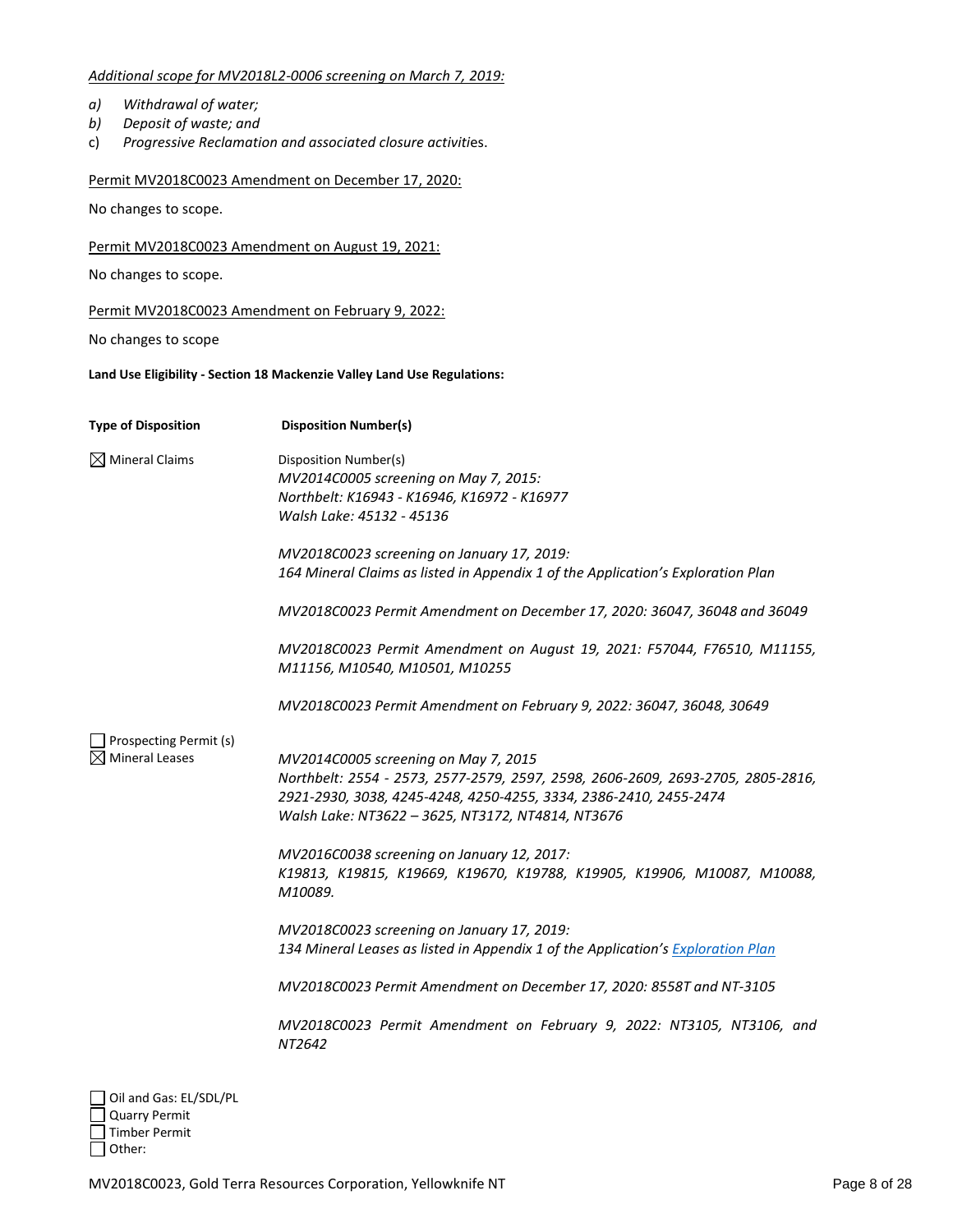## **Principal Activities (***related to scoping)* (CHECK ALL THAT APPLY)

| $\boxtimes$ Construction | $\boxtimes$ Exploration | $\boxtimes$ Decommissioning |
|--------------------------|-------------------------|-----------------------------|
| $\boxtimes$ Installation | Industrial              | Abandonment                 |
| $\boxtimes$ Maintenance  | Recreation              | <b>Aerial</b>               |
| Expansion                | Municipal               | <b>Harvesting</b>           |
| $\boxtimes$ Operation    | Quarry                  | $\boxtimes$ Camp            |
| Repair                   | Linear / Corridor       | Scientific/                 |
| Research                 | $\boxtimes$ Sewage      | $\boxtimes$ Solid Waste     |
| $\boxtimes$ Water Intake |                         |                             |
| Other:                   |                         |                             |
|                          |                         |                             |

| Principal Development Components (related to scoping) (CHECK ALL THAT APPLY) |                                    |
|------------------------------------------------------------------------------|------------------------------------|
| $\boxtimes$ Access Road                                                      | $\boxtimes$ Waste Management       |
| construction                                                                 | disposal of hazardous waste        |
| abandonment/removal                                                          | waste generation                   |
| modification e.g., widening, straightening<br>⊠                              | sewage                             |
| Automobile, Aircraft or Vessel Movement                                      | disposal of sewage                 |
| <b>Blasting</b>                                                              | <b>Geoscientific Sampling</b>      |
| <b>Building</b>                                                              | Trenching                          |
| <b>Burning</b>                                                               | Diamond drill                      |
| <b>Burying</b>                                                               | Borehole core sampling             |
| Channelling                                                                  | <b>Bulk soil sampling</b>          |
| Cut and Fill                                                                 | gravel                             |
| Cutting of Trees or Removal of Vegetation                                    | hydrological Testing               |
| Dams and Impoundments                                                        | <b>Site Restoration</b>            |
| construction                                                                 | fertilization                      |
| abandonment/remova                                                           | grubbing                           |
| modification                                                                 | planting/seeding                   |
| <b>Ditch Construction</b>                                                    | reforestation                      |
| <b>Drainage Alteration</b>                                                   | scarify                            |
| Drilling other than Geoscientific                                            | spraying                           |
| <b>Ecological Surveys</b>                                                    | re-contouring                      |
| Excavation                                                                   | Slashing and removal of vegetation |
| <b>Explosive Storage</b>                                                     | Soil Testing                       |
| ⊠<br><b>Fuel Storage</b>                                                     | <b>Stream Crossing/Bridging</b>    |
| Topsoil, Overburden or Soil                                                  | Tunnelling/Underground             |
| fill                                                                         | Other:                             |
| disposal                                                                     |                                    |
| removal                                                                      |                                    |
| storage                                                                      |                                    |

#### **NTS topographic map sheet numbers:**

NTS 085J / 07, 08, 09 and 16

#### **Latitude / longitude and UTM system:**

MV2014C0005 screening on May 7, 2015 62° 32' 13" N, 114° 13' 48" W and 62° 40' 37" N, 114° 25' 00" W

MV2016C0038 screening on January 12, 2017: Minimum Latitude: 62°, 19', 23" Maximum latitude: 62°, 26', 05" Minimum longitude: -114°, 20', 11" Maximum longitude: -114°, 34', 04" MV2018C0023 screening on January 17, 2019: Minimum Latitude: 62° 20' 00"N Maximum latitude: 62° 58' 00"N Minimum longitude: 114° 05' 00"W Maximum longitude: 114° 32' 00"W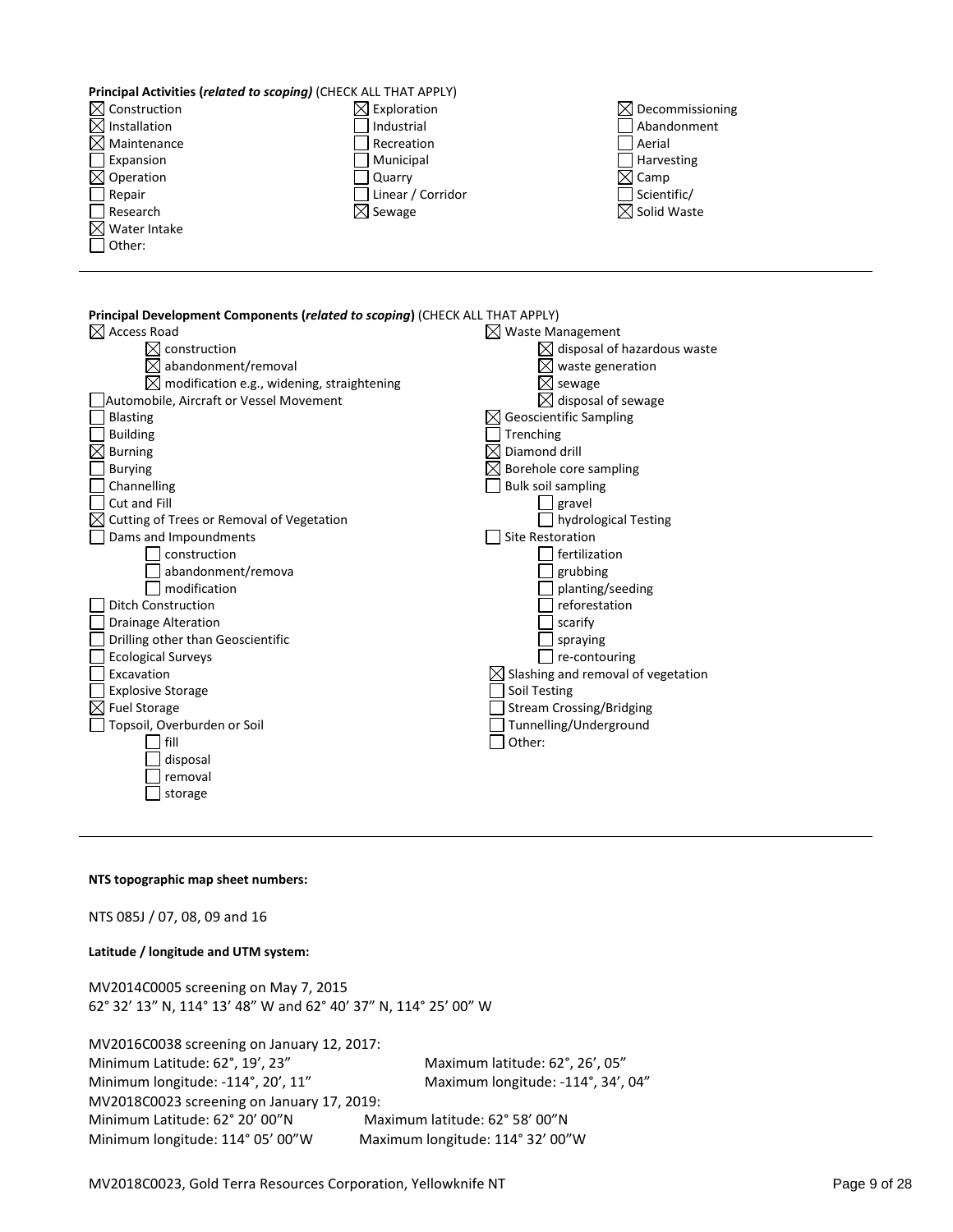| NAD83 Zone 11 |  |  |
|---------------|--|--|
|---------------|--|--|

| Nearest community and water body:<br>Yellowknife, NT; Great Slave Lake                                                                                            |                                                                                                        |                                                                                                                                                                                                                                                                                                                                   |       |
|-------------------------------------------------------------------------------------------------------------------------------------------------------------------|--------------------------------------------------------------------------------------------------------|-----------------------------------------------------------------------------------------------------------------------------------------------------------------------------------------------------------------------------------------------------------------------------------------------------------------------------------|-------|
| Land Status (consultation information)<br>$\boxtimes$ Commissioner's/Territorial Lands<br><b>Federal Crown Land</b><br>Free Hold/Private<br><b>Municipal Land</b> |                                                                                                        |                                                                                                                                                                                                                                                                                                                                   |       |
| <b>Transboundary/Transregional Implications</b><br><b>British Columbia</b><br>Nunavut<br>Wek'èezhìi                                                               | Alberta<br><b>National Park</b><br>Gwich'in                                                            | Saskatchewan<br>Inuvialuit Settlement Region<br>Sahtu                                                                                                                                                                                                                                                                             | Yukon |
| Type of transboundary implication:                                                                                                                                | Impact / Effect                                                                                        | Development                                                                                                                                                                                                                                                                                                                       |       |
| Public concern: ____<br>(Describe.)                                                                                                                               |                                                                                                        |                                                                                                                                                                                                                                                                                                                                   |       |
| <b>Physical - Chemical Effects</b>                                                                                                                                |                                                                                                        |                                                                                                                                                                                                                                                                                                                                   |       |
| <b>Impact</b><br><b>Ground Water</b><br>1)                                                                                                                        | <b>Mitigation</b>                                                                                      |                                                                                                                                                                                                                                                                                                                                   |       |
| water table alteration<br>⊠                                                                                                                                       | MV2014C0005 screening on May 7, 2015:<br>The condition on flowing artesian wells should mitigate this. |                                                                                                                                                                                                                                                                                                                                   |       |
|                                                                                                                                                                   | MV2018C0023 screening on January 17, 2019:<br>previously screened.                                     | Impacts and mitigations on the water table remain similar to those of activities                                                                                                                                                                                                                                                  |       |
|                                                                                                                                                                   | <u>MV2018L2-0006 screening on March 7, 2019:</u>                                                       | The expanded drilling activities may increase the potential impacts to water table<br>alteration, but the mitigations are similar to those previously screened.                                                                                                                                                                   |       |
|                                                                                                                                                                   | those previously screened.                                                                             | MV2018C0023 Permit Amendment Screening on December 17, 2020<br>The additional mineral claims and leases area may increase the potential<br>cumulative impacts to water table alteration, but the mitigations are similar to                                                                                                       |       |
|                                                                                                                                                                   | those previously screened.                                                                             | MV2018C0023 Permit Amendment Screening on August 19, 2021<br>The additional mineral claims and leases area may increase the potential<br>cumulative impacts to water table alteration, but the mitigations are similar to                                                                                                         |       |
|                                                                                                                                                                   | those previously screened.                                                                             | MV2018C0023 Permit Amendment Screening on February 9, 2022<br>The additional mineral claims and leases area may increase the potential<br>cumulative impacts to water table alteration, but the mitigations are similar to                                                                                                        |       |
| $\boxtimes$ water quality changes                                                                                                                                 | MV2014C0005 screening on May 7, 2015:                                                                  | Non-toxic drilling waste should be disposed in a sump, toxic drilling waste should<br>be disposed at an approved disposal facility so they do not enter any body of<br>water. Spill Contingency Plan will be in place to address potential spills and with a<br>requirement to contact the NWT 24-Hour Spill Line (867) 920-8130. |       |
|                                                                                                                                                                   | MV2018C0023 screening on January 17, 2019:                                                             |                                                                                                                                                                                                                                                                                                                                   |       |

TerraX has submitted a Spill Contingency Plan to mitigate the potential release of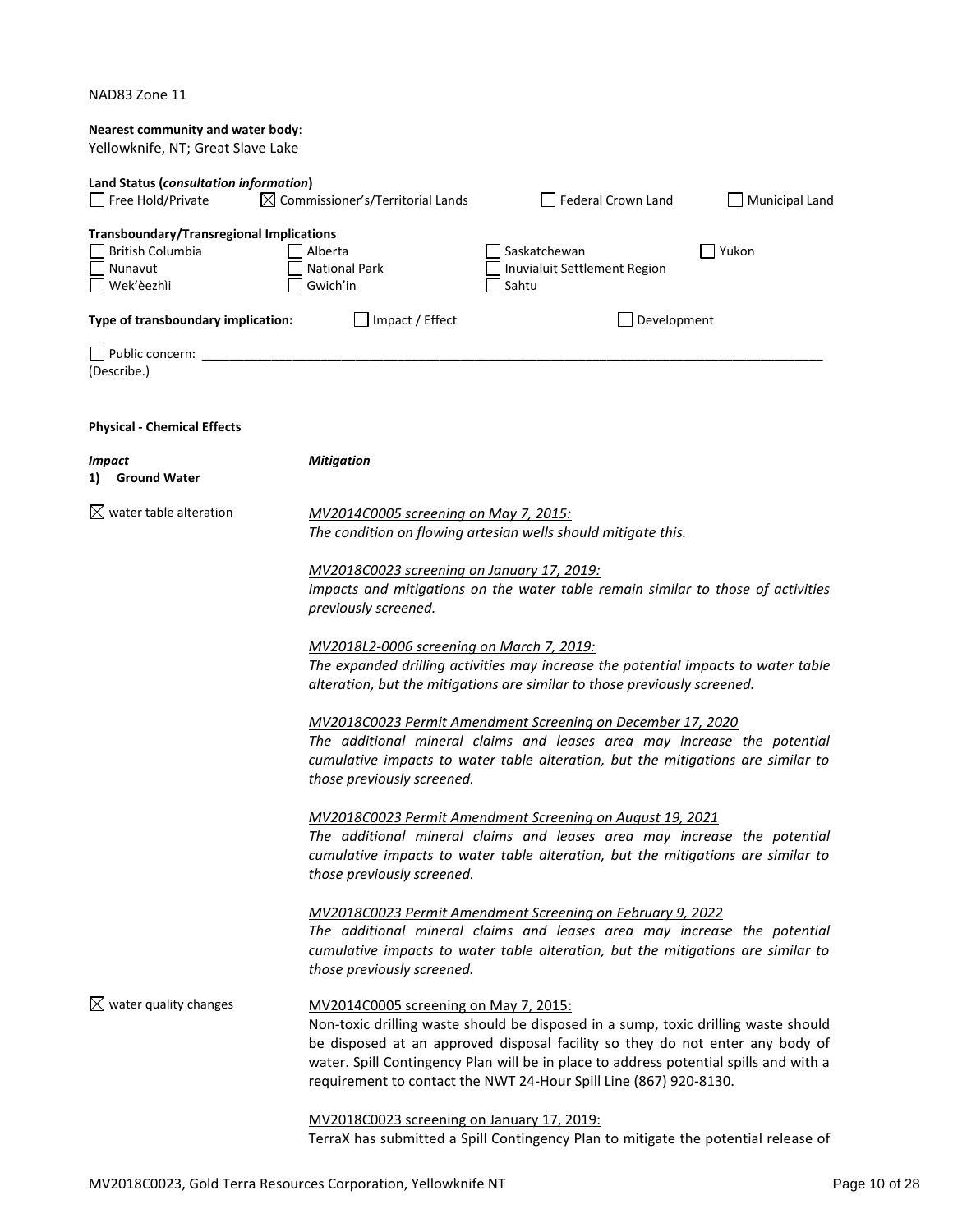unauthorized discharge to the environment.

The impacts and mitigations on groundwater quality remain similar to those activities previously screened.

#### MV2018L2-0006 screening on March 7, 2019:

The expanded drilling activities may increase the potential impacts to ground water quality, but the mitigations are similar to those previously screened.

## MV2018C0023 Permit Amendment Screening on December 17, 2020

The additional mineral claims and leases area may increase the potential cumulative impacts to groundwater quality, but the mitigations are similar to those previously screened.

## MV2018C0023 Permit Amendment Screening on August 19, 2021

The additional mineral claims and leases area may increase the potential cumulative impacts to groundwater quality, but the mitigations are similar to those previously screened.

## MV2018C0023 Permit Amendment Screening on February 9, 2022

The additional mineral claims and leases area may increase the potential cumulative impacts to groundwater quality, but the mitigations are similar to those previously screened.

|  | $\Box$ infiltration changes |  |
|--|-----------------------------|--|
|--|-----------------------------|--|

□ other:

 $\Box$  N/A

*Impact* **2) Surface Water**

*Mitigation*

flow or level changes

## water quality changes *MV2014C0005 screening on May 7, 2015:*

*Non-toxic drilling waste should be disposed in a sump, toxic drilling waste should be disposed at an approved disposal facility so they do not enter any body of water Spill Contingency Plan will be in place to address potential spills and with a requirement to contact the NWT 24-Hour Spill Line (867) 920-8130. Proper fuel handling and waste disposal should mitigate this impact.*

#### *MV2016C0038 screening on January 12, 2017:*

*The use of fuel and heavy equipment near water or on ice may impact water quality if a spill occurs or if sediments are transported into the water. Conditions from the 'Standard Conditions for a Land Use Permit' list will be suggested to ensure water quality is maintained.*

#### *MV2018C0023 screening on January 17, 2019:*

*TerraX will also ensure that all heavy equipment and refuelling vehicles carry portable spill kits that include items such as absorbent pads, containment booms, and spill pool catchment receptacles. Readily available and fully stocked spill kits can effectively mitigate potential spills. TerraX has submitted a Spill Contingency Plan with its Application to mitigate the impacts of spill on surface water quality.* 

*Artesian aquifers may be encountered during drilling activities and impact the surrounding water quality. TerraX is required to seal the borehole, and dispose of*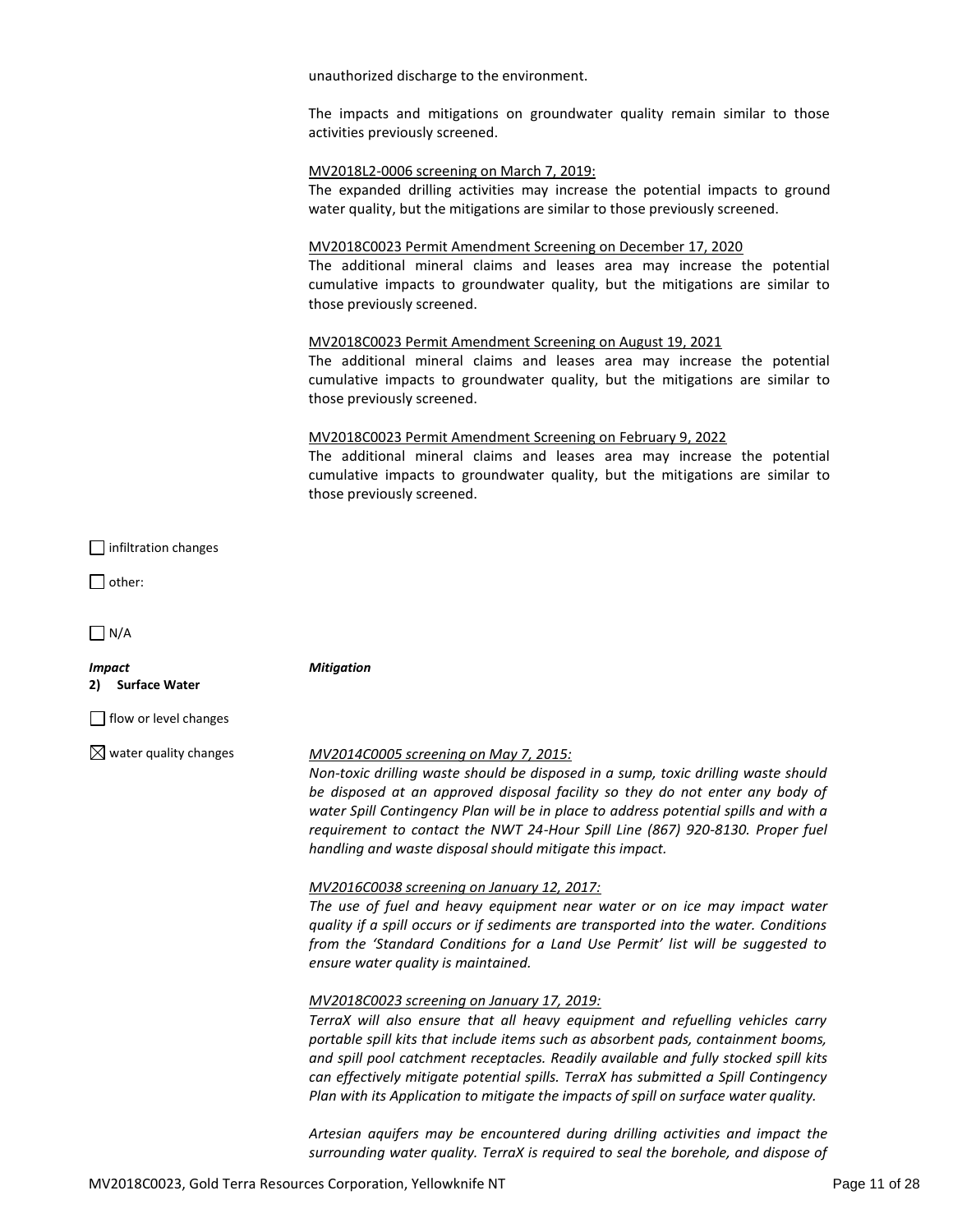*the generated fluids as approved by the Board and an Inspector.* 

*Drill cuttings will be deposited in sumps at least 100 m from ordinary high-water mark of the nearest waterbody.* 

*The impacts of camp activities on surface water quality has not been previously screened. TerraX has submitted a Waste Management Plan to handle sewage and greywater, which should mitigate the impacts of camp waste on surface water.* 

*The impacts and mitigations on surface water quality are similar to those previously screened.* 

#### *MV2018L2-0006 screening on March 7, 2019:*

*The deposit of waste may increase the potential cumulative impacts on surface water quality, but the mitigations are similar to those previously screened.* 

#### *MV2018C0023 Permit Amendment Screening on December 17, 2020*

*The additional mineral claims and leases area may increase the potential cumulative impacts to surface water quality, but the mitigations are similar to those previously screened.* 

#### *MV2018C0023 Permit Amendment Screening on August 19, 2021*

*The additional mineral claims and leases area may increase the potential cumulative impacts to surface water quality, but the mitigations are similar to those previously screened.*

#### *MV2018C0023 Permit Amendment Screening on February 9, 2022*

*The additional mineral claims and leases area may increase the potential cumulative impacts to surface water quality, but the mitigations are similar to those previously screened.*

water quantity changes *MV2018C0023 screening on January 17, 2019: The use of Water for diamond drilling and camp use could impact the water quantity of lake sources.* 

> *The impacts of the camp on water quantity has not been previously screened. The water volumes and water source have not been identified in the Application. The Licence MV2018L2-0006 Application is still going through the regulatory process, and the potential impacts and mitigation will be assessed by the Board once the water source and water volumes are identified.*

#### *MV2018L2-0006 screening on March 7, 2019:*

*In response to an Information Request, TerraX provided over 900 potential water sources and its estimated capacity in its mineral claim and lease. TerraX indicated 0.5% of those potential water sources would be used. TerraX has also agreed to submit a Water Use Report to submit volume of water used, and the capacity of the water sourced used, which will help the Inspector keep track of its water use.* 

*MV2018C0023 Permit Amendment Screening on December 17, 2020 No water use change has been proposed. The potential impacts and mitigation to Water quantity is similar to those screened before.* 

*MV2018C0023 Permit Amendment Screening on August 19, 2021 No water use change has been proposed. The potential impacts and mitigation to Water quantity is similar to those screened before.*

*MV2018C0023 Permit Amendment Screening on February 9, 2022*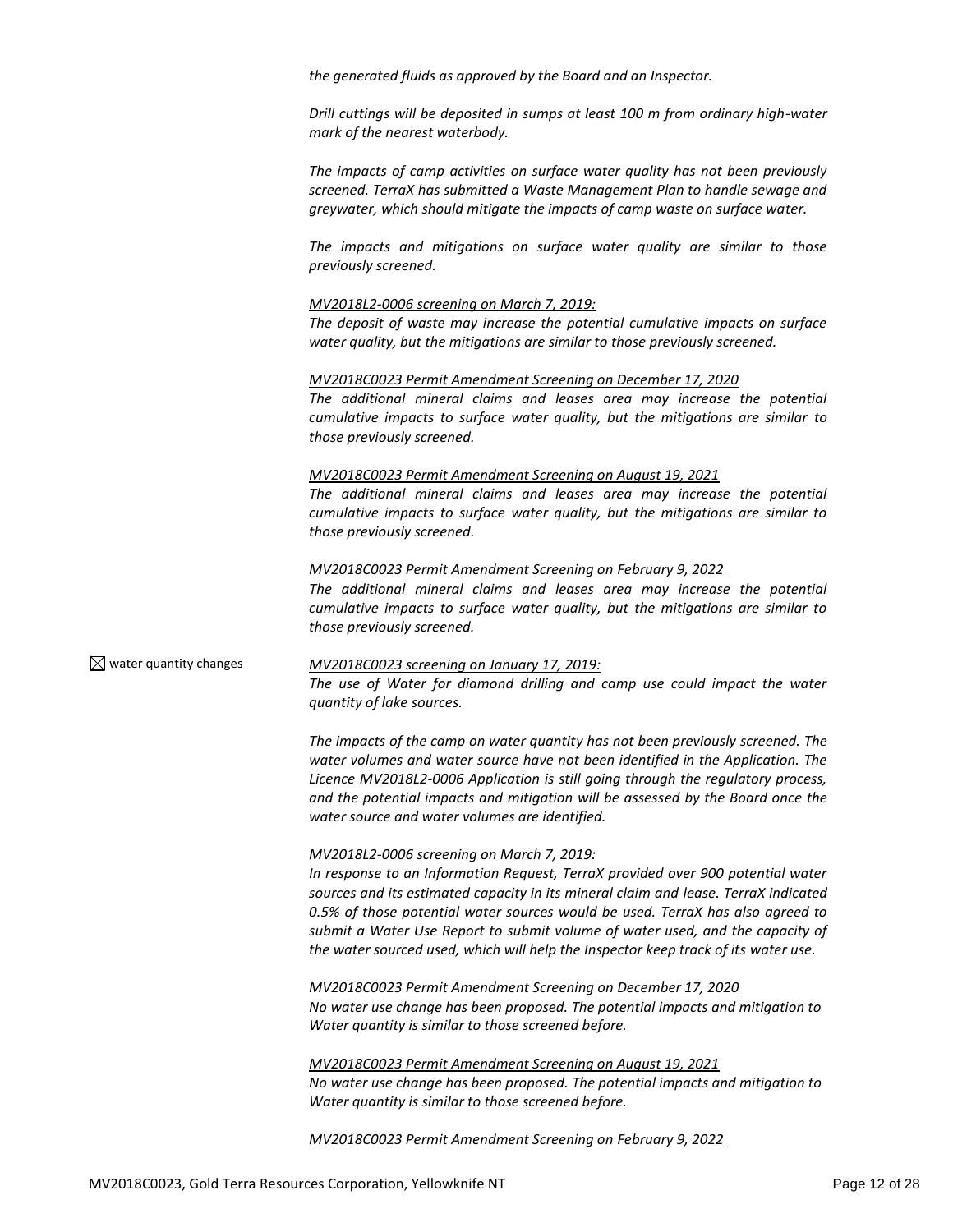|                                      | No water use change has been proposed. The potential impacts and mitigation to<br>Water quantity is similar to those screened before.                                                                                                                                  |  |
|--------------------------------------|------------------------------------------------------------------------------------------------------------------------------------------------------------------------------------------------------------------------------------------------------------------------|--|
| $\boxtimes$ drainage pattern changes | MV2014C0005 screening on May 7, 2015:<br>Land Use Permit Condition in place to prohibit the obstruction of natural<br>drainages                                                                                                                                        |  |
|                                      | MV2018C0023 screening on January 17, 2019:<br>The impacts and mitigation on drainage pattern are similar to those previously<br>screened.                                                                                                                              |  |
|                                      | <u>MV2018L2-0006 screening on March 7, 2019:</u><br>The expanded project area may increase the potential impacts to drainage<br>patterns, but the mitigations are similar to those previously screened.                                                                |  |
|                                      | MV2018C0023 Permit Amendment Screening on December 17, 2020<br>The additional mineral claims and leases area may increase the potential<br>cumulative impacts to drainage pattern, but the mitigations are similar to those<br>previously screened.                    |  |
|                                      | MV2018C0023 Permit Amendment Screening on August 19, 2021<br>The additional mineral claims and leases area may increase the potential<br>cumulative impacts to drainage pattern, but the mitigations are similar to those<br>previously screened.                      |  |
|                                      | MV2018C0023 Permit Amendment Screening on February 9, 2022<br>The additional mineral claims and leases area may increase the potential<br>cumulative impacts to drainage pattern, but the mitigations are similar to those<br>previously screened.                     |  |
| $\Box$ temperature                   |                                                                                                                                                                                                                                                                        |  |
| $\Box$ wetland changes/loss          |                                                                                                                                                                                                                                                                        |  |
| $\vert$ other:                       |                                                                                                                                                                                                                                                                        |  |
| $\vert$ N/A                          |                                                                                                                                                                                                                                                                        |  |
| <i>Impact</i><br>3)<br><b>Noise</b>  | <b>Mitigation</b>                                                                                                                                                                                                                                                      |  |
| $\boxtimes$ noise in/near water      | MV2014C0005 screening on May 7, 2015:<br>No mitigation - Localized noise increase due to equipment use.                                                                                                                                                                |  |
|                                      | MV2016C0038 screening on January 12, 2017:<br>Noise increase is expected due to road activities and the use of machinery. These<br>impacts will be temporary in nature, and cease as soon as equipment passes by an<br>area, or is turned off. No mitigation proposed. |  |
|                                      | MV2018C0023 screening on January 17, 2019:<br>The impacts and mitigation on noise in/near water are similar to those previously<br>screened.                                                                                                                           |  |
|                                      | MV2018L2-0006 screening on March 7, 2019:<br>Water withdrawal may increase the noise in/near water, but the impact and<br>mitigation are similar to those previously screened.                                                                                         |  |
|                                      | MV2018C0023 Permit Amendment Screening on December 17, 2020<br>The additional mineral claims and leases area may increase the potential                                                                                                                                |  |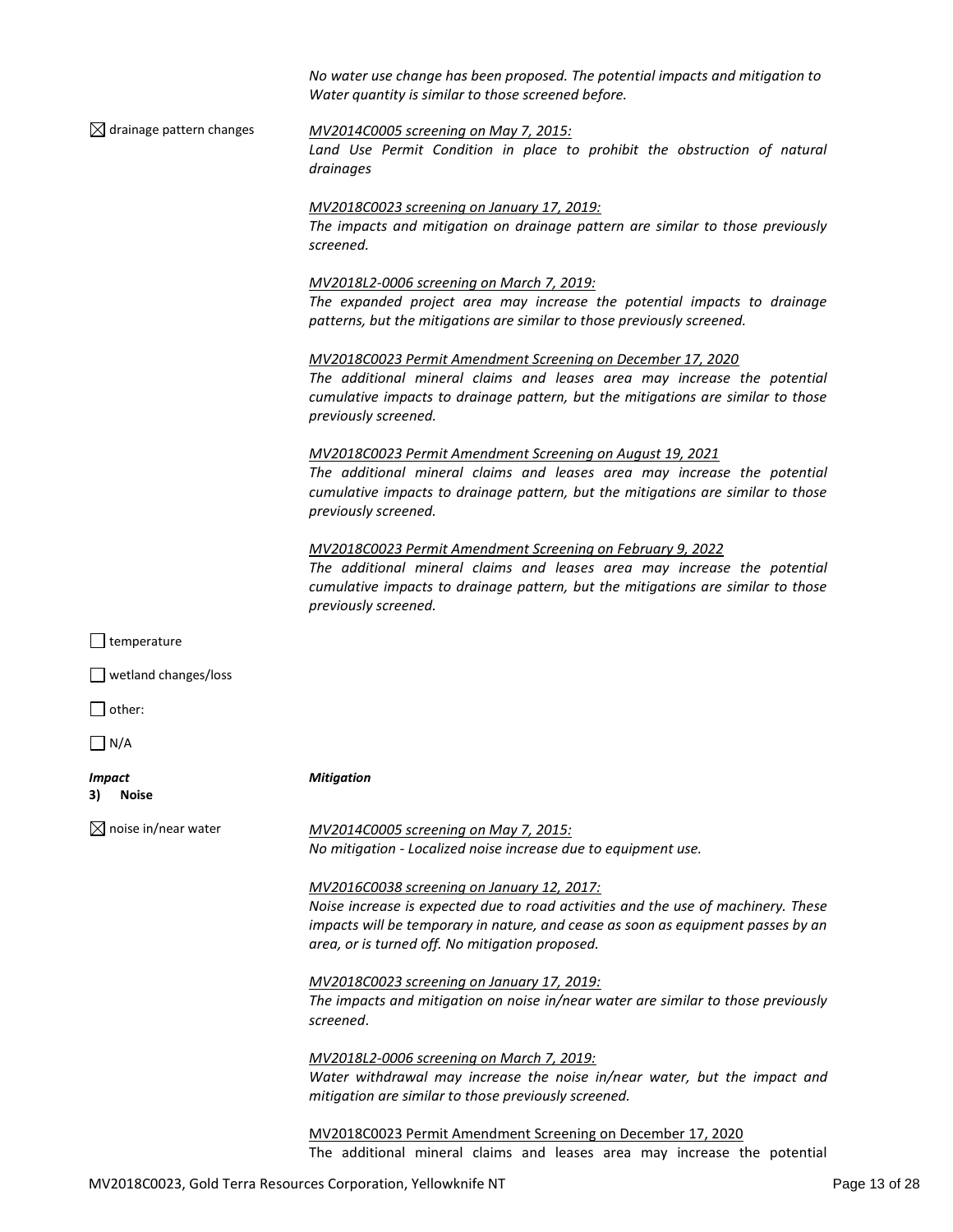|                                | temporary impacts to noise in or near water, but the mitigations are similar to<br>those previously screened.                                                                                                                                                                 |
|--------------------------------|-------------------------------------------------------------------------------------------------------------------------------------------------------------------------------------------------------------------------------------------------------------------------------|
|                                | MV2018C0023 Permit Amendment Screening on August 19, 2021<br>The additional mineral claims and leases area may increase the potential<br>temporary impacts to noise in or near water, but the mitigations are similar to<br>those previously screened.                        |
|                                | MV2018C0023 Permit Amendment Screening on February 9, 2021<br>The additional mineral claims and leases area may increase the potential<br>temporary impacts to noise in or near water, but the mitigations are similar to<br>those previously screened.                       |
| $\boxtimes$ noise increase     | MV2014C0005 screening on May 7, 2015:<br>No mitigation - Localized noise increase due to equipment use.                                                                                                                                                                       |
|                                | <u>MV2016C0038 screening on January 12, 2017:</u><br>Noise increase is expected due to road activities and the use of machinery. These<br>impacts will be temporary in nature, and cease as soon as equipment passes by an<br>area, or is turned off. No mitigation proposed. |
|                                | MV2018C0023 screening on January 17, 2019:<br>The impacts and mitigation on noise increase are similar to those previously<br>screened.                                                                                                                                       |
|                                | MV2018L2-0006 screening on March 7, 2019:<br>The impact and mitigation on noise increase are similar to those previously<br>screened.                                                                                                                                         |
|                                | MV2018C0023 Permit Amendment Screening on December 17, 2020<br>The temporary impact and mitigation on noise increase are similar to those<br>previously screened.                                                                                                             |
|                                | MV2018C0023 Permit Amendment Screening on August 19, 2021<br>The temporary impact and mitigation on noise increase are similar to those<br>previously screened.                                                                                                               |
|                                | MV2018C0023 Permit Amendment Screening on February 9, 2022<br>The temporary impact and mitigation on noise increase are similar to those<br>previously screened.                                                                                                              |
| $\Box$ other:                  |                                                                                                                                                                                                                                                                               |
| $\Box$ N/A                     |                                                                                                                                                                                                                                                                               |
| <b>Impact</b><br>Land          | <b>Mitigation</b>                                                                                                                                                                                                                                                             |
| geologic structure changes     |                                                                                                                                                                                                                                                                               |
| $\boxtimes$ soil contamination | MV2014C0005 screening on May 7, 2015:<br>A Spill Contingency Plan will be in place to outline preventative spill measures and address<br>spill clean-up.                                                                                                                      |
|                                | Proper fuel handling and waste disposal should mitigate this impact.                                                                                                                                                                                                          |
|                                | MV2016C0038 screening on January 12, 2017:<br>There is the potential for soil contamination due to the fuel being transported and used by                                                                                                                                     |

equipment. Conditions from the 'Standard Conditions for a Land Use Permit' list will be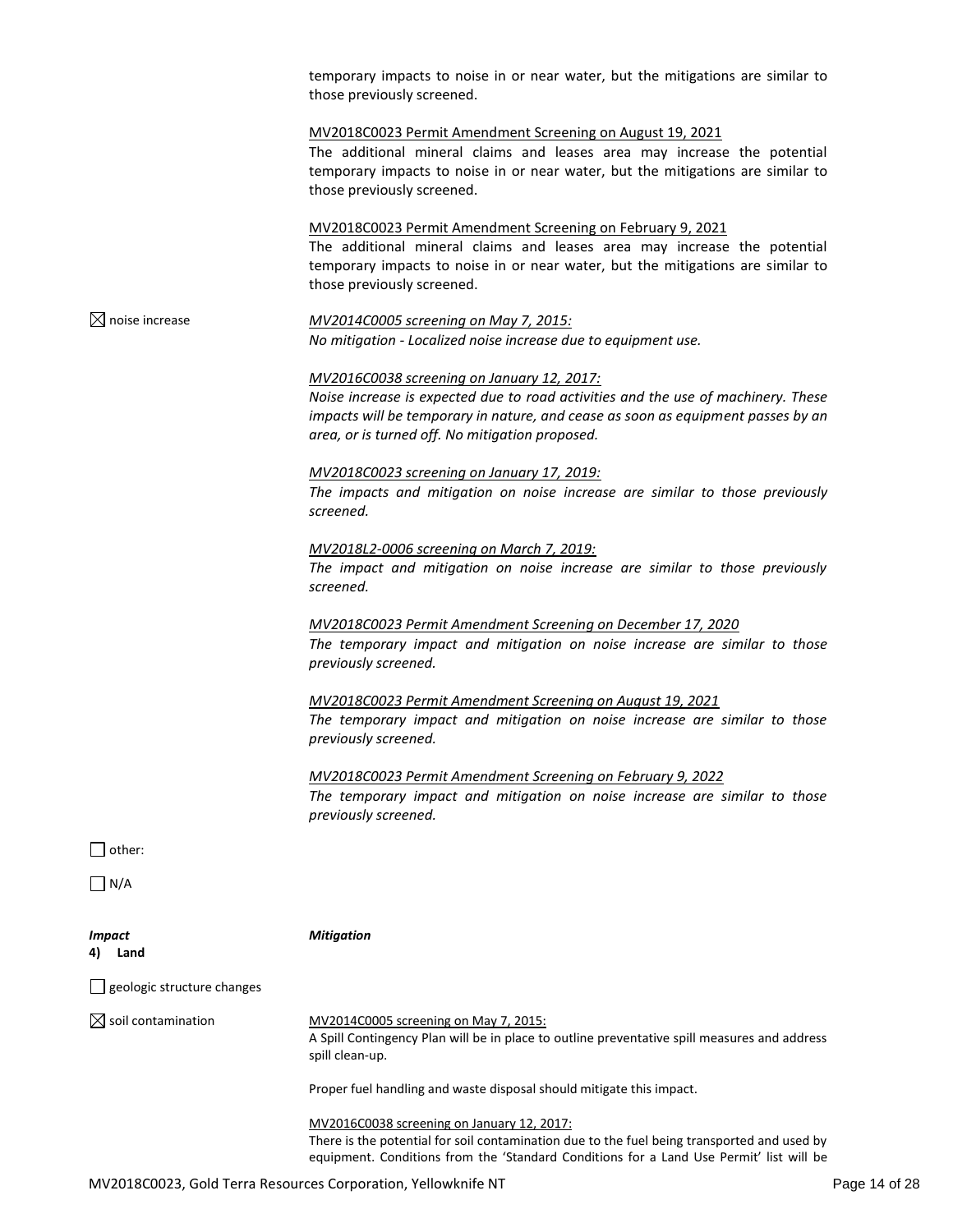suggested to ensure soil is not contaminated by fuel.

#### MV2018C0023 screening on January 17, 2019:

The impacts and mitigation on soil contamination are similar to those previously screened. TerraX will also ensure that all heavy equipment and refuelling vehicles carry portable spill kits that include items such as absorbent pads, containment booms, and spill pool catchment receptacles. Readily available and fully stocked spill kits can effectively mitigate potential spills.

#### MV2018L2-0006 screening on March 7, 2019:

The deposit of waste may increase the potential for soil contamination, but the mitigations are similar to those previously screened.

#### MV2018C0023 Permit Amendment Screening on December 17, 2020

The additional mineral claims and leases area may increase the potential cumulative impacts to soil contamination, but the mitigations are similar to those previously screened.

#### MV2018C0023 Permit Amendment Screening on August 19, 2021

The additional mineral claims and leases area may increase the potential cumulative impacts to soil contamination, but the mitigations are similar to those previously screened.

#### MV2018C0023 Permit Amendment Screening on February 9, 2022

The additional mineral claims and leases area may increase the potential cumulative impacts to soil contamination, but the mitigations are similar to those previously screened

 $\Box$  buffer zone loss

#### soil compaction and settling *MV2014C0005 screening on May 7, 2015:*

*Some soil compaction may be expected through the increase use of equipment. As previous exploration programs have impacted this area, there is little potential for significant impact to the local environment through soil compaction. Land Use Permit Conditions have been put in place to minimize rutting and soil compaction.*

#### *MV2016C0038 screening on January 12, 2017:*

*Heavy equipment and vehicle movements have the potential to increase localized soil compaction and settling. Established erosion and sediment control measures should be followed.*

*MV2018C0023 screening on January 17, 2019:*

*The impact of the camp operations has not been previously screened. TerraX is required to locate camps on Durable Land or previously cleared areas, which should mitigate the impacts of camp activities on soil compaction. Other impacts and mitigation on soil compaction and settling are similar to those previously screened.*

*MV2018L2-0006 screening on March 7, 2019: The impacts and mitigation are similar to those previously screened.* 

#### MV2018C0023 Permit Amendment Screening on December 17, 2020

The additional mineral claims and leases area may increase the potential cumulative impacts to soil compaction and settling, but the mitigations are similar to those previously screened.

MV2018C0023 Permit Amendment Screening on August 19, 2021

The additional mineral claims and leases area may increase the potential cumulative impacts to soil compaction and settling, but the mitigations are similar to those previously screened.

MV2018C0023 Permit Amendment Screening on February 9, 2022

The additional mineral claims and leases area may increase the potential cumulative impacts to soil compaction and settling, but the mitigations are similar to those previously screened.

destabilization/erosion *MV2014C0005 screening on May 7, 2015: Using proper mining techniques will likely mitigate any destabilization potential.*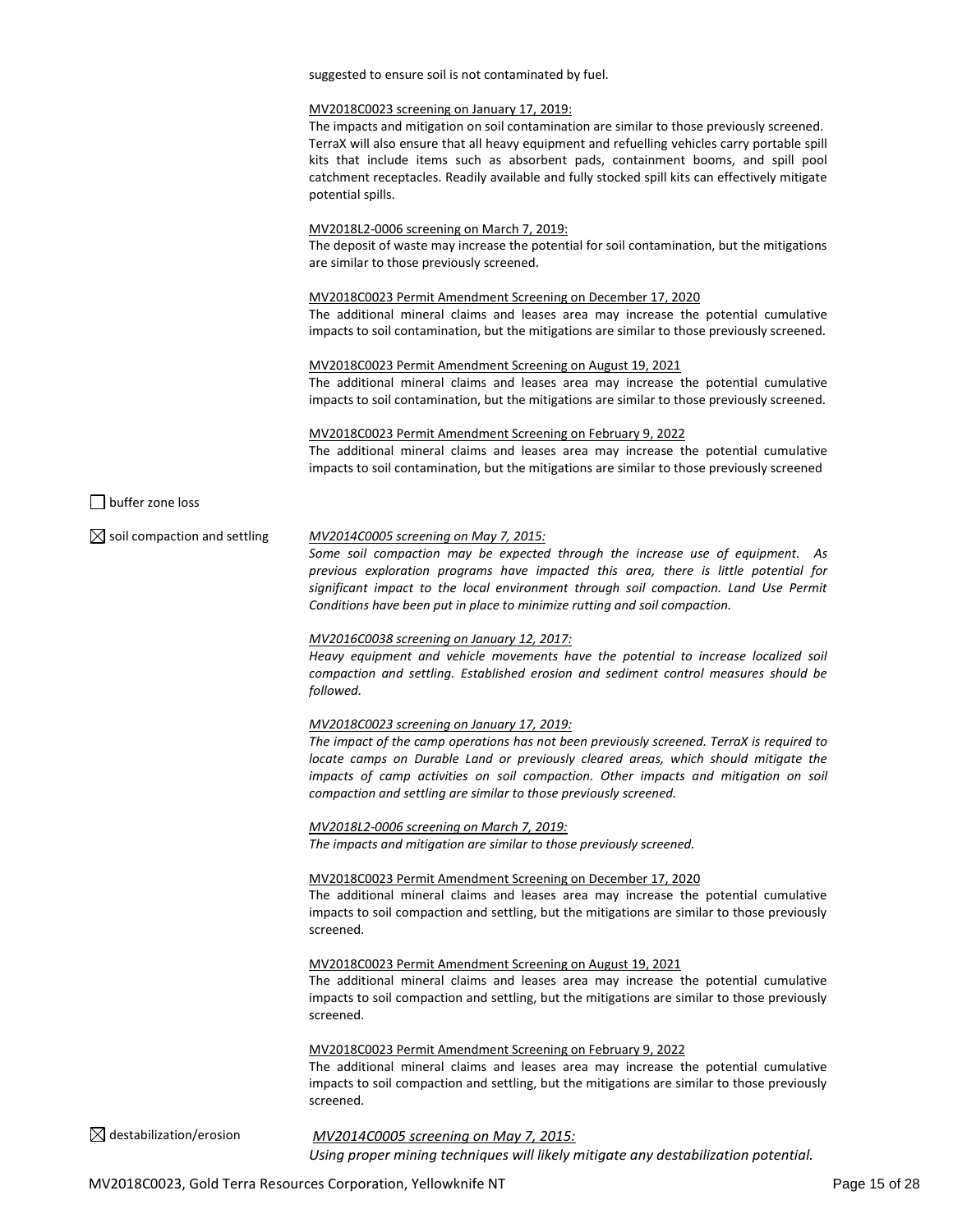#### *MV2016C0038 screening on January 12, 2017:*

*Erosion/sedimentation may increase as a result of heavy equipment operation. Standard prevention techniques and established erosion and sediment control measures should be followed.*

#### *MV2018C0023 screening on January 17, 2019:*

*The impacts and mitigation on erosion are similar to those previously screened. TerraX is required to conduct daily erosion inspections of Discharge points during periods of Discharge, which should mitigate the impacts on erosion.* 

#### *MV2018L2-0006 screening on March 7, 2019:*

*The expansion of drilling activities, deposit of waste, and equipment may increase the potential destabilization/erosion. However, the impacts and mitigation on erosion are similar to those previously screened.*

#### *MV2018C0023 Permit Amendment Screening on December 17, 2020*

*The additional mineral claims and leases area may increase the potential cumulative impacts to destabilization or erosion, but the mitigations are similar to those previously screened.* 

#### *MV2018C0023 Permit Amendment Screening on August 19, 2021*

*The additional mineral claims and leases area may increase the potential cumulative impacts to destabilization or erosion, but the mitigations are similar to those previously screened.*

## *MV2018C0023 Permit Amendment Screening on February 9, 2022 The additional mineral claims and leases area may increase the potential cumulative impacts to destabilization or erosion, but the mitigations are similar to those previously screened.*

#### permafrost regime alteration *MV2018C0023 screening on January 17, 2019:*

*Local areas of discontinuous permafrost occur in the upper 3 to 5 metres of lowlying swampy areas. Drilling activities thus far has not intersected significant permafrost. TerraX is required to insulate ground surface under all structures to protect the permafrost.* 

#### *MV2018L2-0006 screening on March 7, 2019:*

*The expansion of drilling project may increase the potential impacts on permafrost, but the impacts and mitigation are similar to those previously screened.*

#### *MV2018C0023 Permit Amendment Screening on December 17, 2020*

*The additional mineral claims and leases area may increase the potential cumulative impacts to permafrost, but the mitigations are similar to those previously screened.* 

#### *MV2018C0023 Permit Amendment Screening on August 19, 2021*

*The additional mineral claims and leases area may increase the potential cumulative impacts to permafrost, but the mitigations are similar to those previously screened.*

#### *MV2018C0023 Permit Amendment Screening on February 9, 2022*

*The additional mineral claims and leases area may increase the potential cumulative impacts to permafrost, but the mitigations are similar to those previously screened.*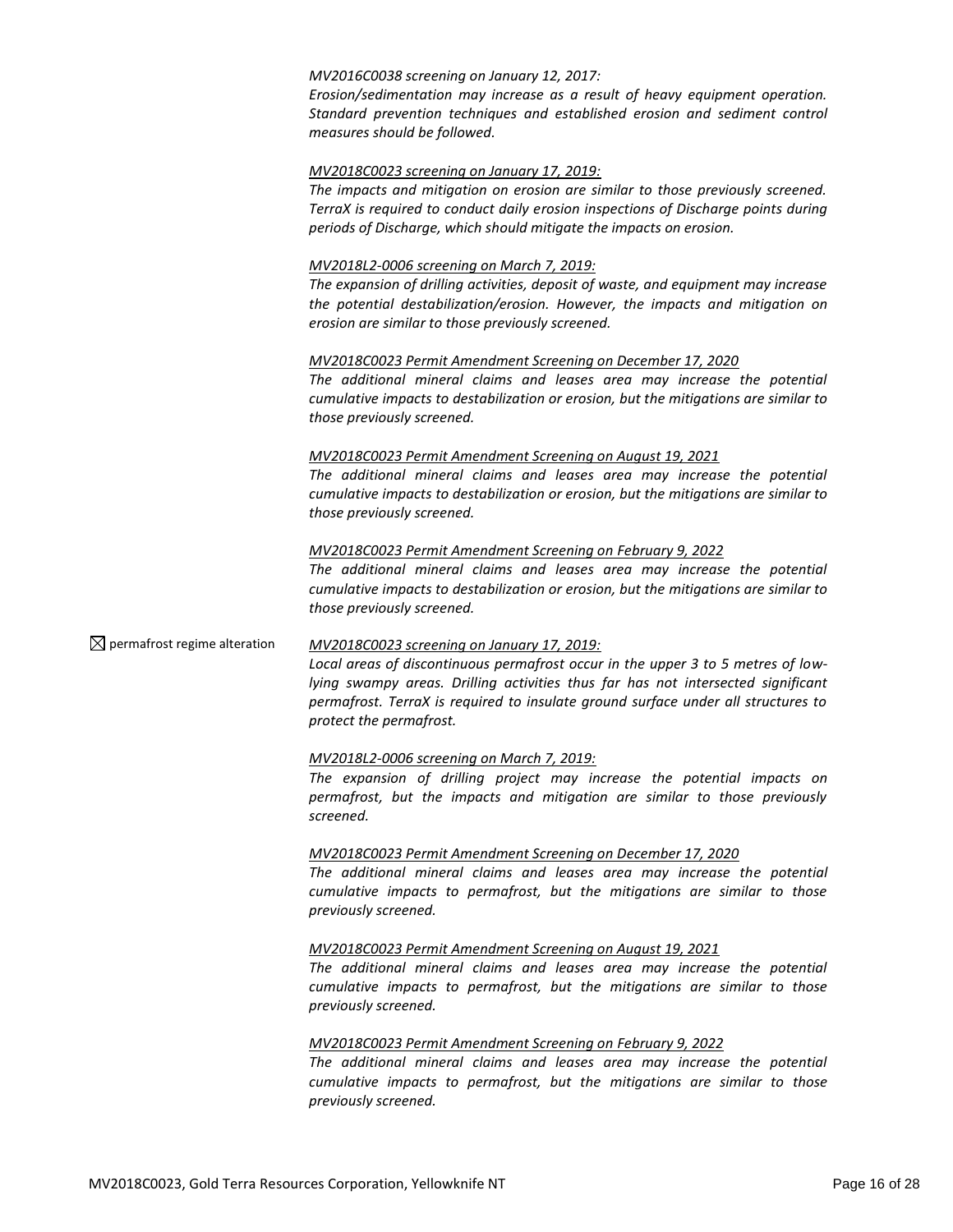explosives/scarring

□ other:

 $\Box$  N/A

# *Impact*

*Mitigation*

| <br>5) | Non-renewable natural |
|--------|-----------------------|
|        | resources             |

## resource depletion *MV2014C0005 screening on May 7, 2015:*

*No mitigation –As described on page 8 of the Exploration Plan (Original Application) over the 5 years of the permit it is likely that total of 100,000 meters of drilling will be carried out.*

*MV2018C0023 screening on January 17, 2019:*

*Impacts and mitigation on resources is similar to those previously screened.* 

#### *MV2018L2-0006 screening on March 7, 2019:*

*Increase in drilling activities may have more impact on resource depletion. However, the Impacts and mitigation on resources is similar to those previously screened.*

MV2018C0023 Permit Amendment Screening on December 17, 2020

The additional mineral claims and leases area may potentially increase resource depletion, but the mitigations are similar to those previously screened.

#### MV2018C0023 Permit Amendment Screening on August 19, 2021

The additional mineral claims and leases area may potentially increase resource depletion, but the mitigations are similar to those previously screened.

#### MV2018C0023 Permit Amendment Screening on February 9, 2022

The additional mineral claims and leases area may potentially increase resource depletion, but the mitigations are similar to those previously screened.

 $\Box$  other:

 $\Box$  N/A

*Impact* **6) Air/climate/atmosphere**

## other: *MV2014C0005 screening on May 7, 2015:*

*No mitigation – Air quality will be temporarily affected by vehicle and equipment use.*

#### *MV2018C0023 screening on January 17, 2019:*

*The impacts of the camp have not been previously assessed. Incinerator in the camp may release harmful substances in the air. TerraX will set emission limits in accordance with Canada-Wide Standards (CWS) for Dioxins and Furans (CCME 2001), CWS for Mercury Emissions (CCME 2000), and the NWT Ambient Air Quality Guidelines. These requirements will mitigate the impact of burning on air quality.*

*MV2018L2-0006 screening on March 7, 2019: The impacts and mitigation have been assessment in the MV2018C0023 screening* 

*Mitigation*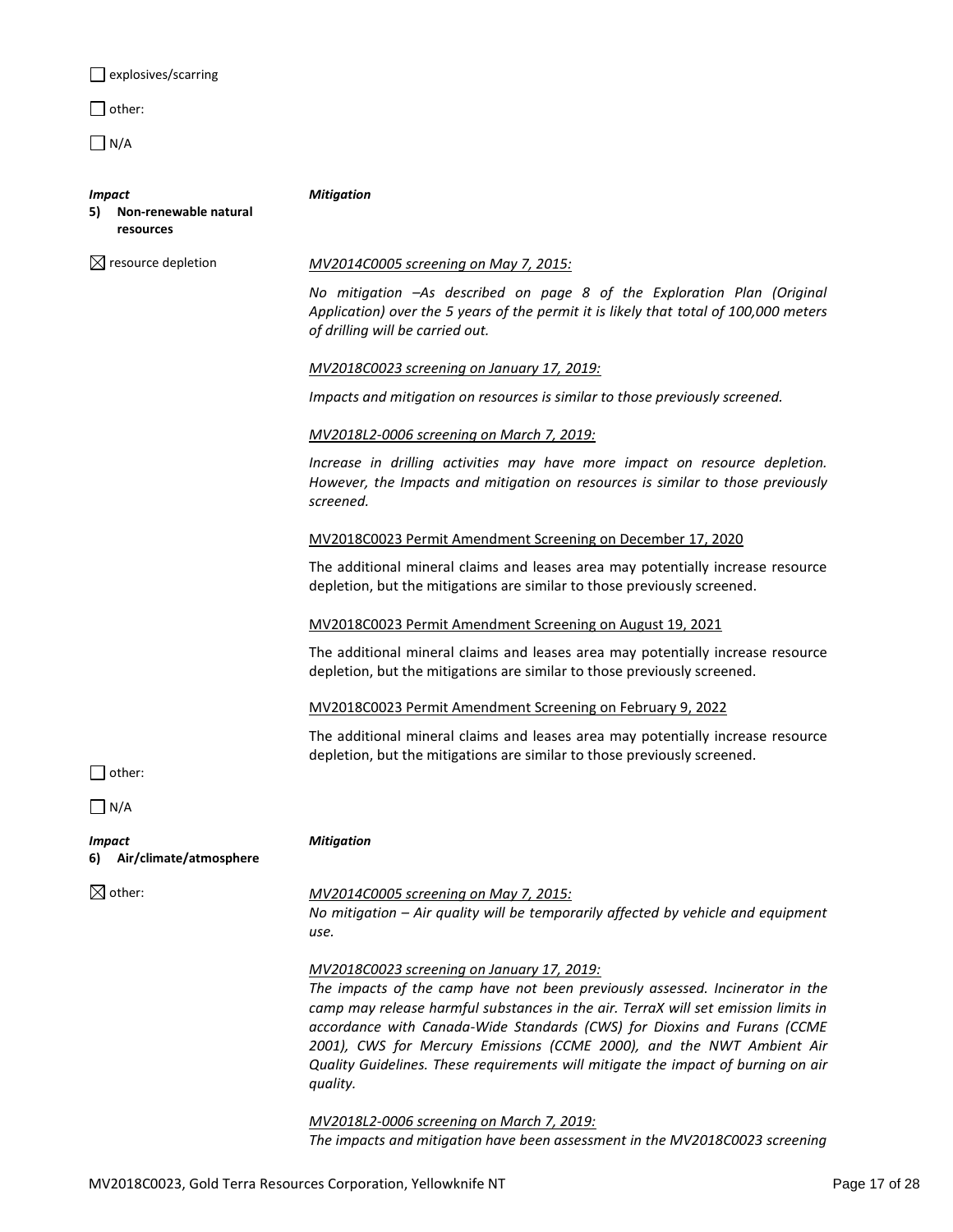*on January 17, 2019. The Impacts and mitigation on air/climate/atmosphere is similar to those previously screened.*

#### *MV2018C0023 Permit Amendment Screening on December 17, 2020*

*The additional mineral claims and leases area may increase the potential cumulative impacts to air/climate/atmosphere, but the mitigations are similar to those previously screened.* 

#### *MV2018C0023 Permit Amendment Screening on August 19, 2021*

*The additional mineral claims and leases area may increase the potential cumulative impacts to air/climate/atmosphere, but the mitigations are similar to those previously screened.*

#### *MV2018C0023 Permit Amendment Screening on February 9, 2022*

*The additional mineral claims and leases area may increase the potential cumulative impacts to air/climate/atmosphere, but the mitigations are similar to those previously screened.*

## $\Box$  N/A

## **BIOLOGICAL ENVIRONMENT**

| <b>Mitigation</b><br><b>Impact</b> |                                                                                                                                                                                                    |
|------------------------------------|----------------------------------------------------------------------------------------------------------------------------------------------------------------------------------------------------|
| 1)<br>Vegetation                   |                                                                                                                                                                                                    |
| $\boxtimes$ species composition    | MV2014C0005 screening on May 7, 2015:                                                                                                                                                              |
|                                    | Natural regeneration should mitigate this impact.                                                                                                                                                  |
|                                    | MV2018C0023 screening on January 17, 2019:                                                                                                                                                         |
|                                    | Impacts and mitigation on vegetation species are similar to those previously<br>screened.                                                                                                          |
|                                    | MV2018L2-0006 screening on March 7, 2019:                                                                                                                                                          |
|                                    | Impacts and mitigation on vegetation species are similar to those previously<br>screened.                                                                                                          |
|                                    | MV2018C0023 Permit Amendment Screening on December 17, 2020                                                                                                                                        |
|                                    | The additional mineral claims and leases area may increase the potential<br>cumulative impacts to vegetation species composition, but the mitigations are<br>similar to those previously screened. |
|                                    | MV2018C0023 Permit Amendment Screening on August 19, 2021                                                                                                                                          |
|                                    | The additional mineral claims and leases area may increase the potential<br>cumulative impacts to vegetation species composition, but the mitigations are<br>similar to those previously screened  |
|                                    | MV2018C0023 Permit Amendment Screening on February 9, 2022                                                                                                                                         |
|                                    | The additional mineral claims and leases area may increase the potential<br>cumulative impacts to vegetation species composition, but the mitigations are<br>similar to those previously screened  |
| $\Box$ species introduction        |                                                                                                                                                                                                    |
| toxin/heavy accumulation           |                                                                                                                                                                                                    |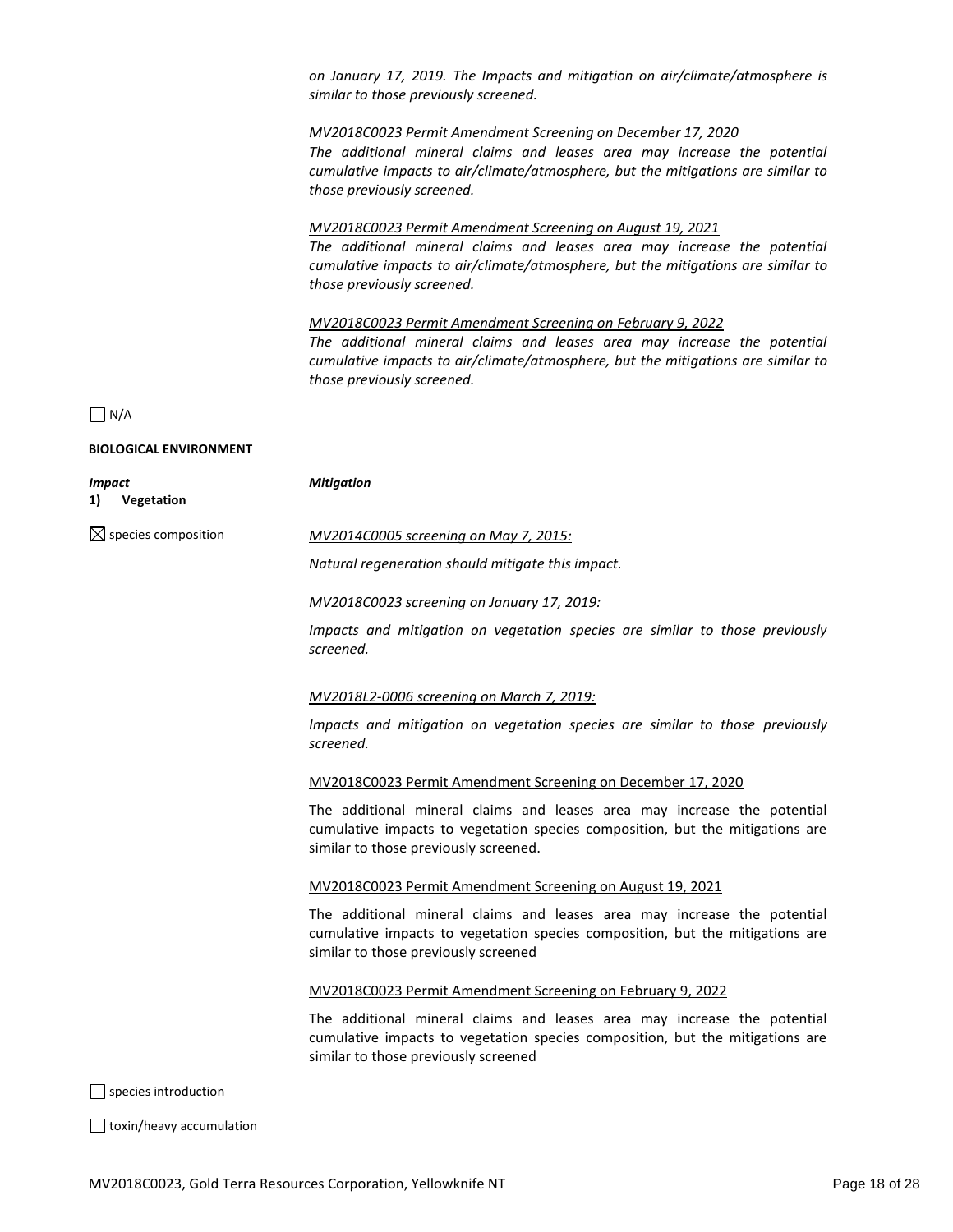$\boxtimes$  other: Linear Migration routes, habitat fragmentation

#### *MV2016C0038 screening on January 12, 2017:*

*A Wildlife Management and Mitigation Plan has been submitted and reviewed with the Application. Conditions will be suggested to ensure the protection of migration routes and habitats.*

#### *MV2018C0023 screening on January 17, 2019:*

*Impacts and mitigation on migration routes and habitat are similar to those previously screened.*

#### *MV2018L2-0006 screening on March 7, 2019:*

*The Impacts and mitigation have been assessed in the MV2018C0023 screening on January 17, 2019.* 

#### MV2018C0023 Permit Amendment Screening on December 17, 2020

The additional mineral claims and leases area may increase the potential cumulative impacts to habitat for vegetation, but the mitigations are similar to those previously screened.

#### MV2018C0023 Permit Amendment Screening on August 19, 2021

The additional mineral claims and leases area may increase the potential cumulative impacts to habitat for vegetation, but the mitigations are similar to those previously screened.

## MV2018C0023 Permit Amendment Screening on February 9, 2022

The additional mineral claims and leases area may increase the potential cumulative impacts to habitat for vegetation, but the mitigations are similar to those previously screened.

 $\Box$  N/A

*Impact* **2) Wildlife and Fish**

*Mitigation*

 $\boxtimes$  effects on rare, threatened or endangered species

## *MV2018C0023 screening on January 17, 2019:*

*The project area overlaps with the ranges of the following NWT-listed and/or prelisted species: Boreal Caribou (Threatened in the NWT), Barren-ground Caribou (Threatened in the NWT), Grizzly Bear (Special Concern in NWT), Little Brown Myotis (bat) (Special Concern in the NWT), and Wood Bison (Threatened in the NWT). However, ENR has indicated during the review period that the likelihood of impacts on these species at risk is minimal. In addition, TerraX has submitted a Wildlife Management and Mitigation Plan.* 

*MV2018L2-0006 screening on March 7, 2019:*

*The Impacts and mitigation have been assessed in the MV2018C0023 screening on January 17, 2019.*

#### MV2018C0023 Permit Amendment Screening on December 17, 2020

The additional mineral claims and leases area may increase the potential cumulative impacts to rare, threatened or endangered wildlife or fish species, but the mitigations are similar to those previously screened.

#### MV2018C0023 Permit Amendment Screening on August 19, 2021

The additional mineral claims and leases area may increase the potential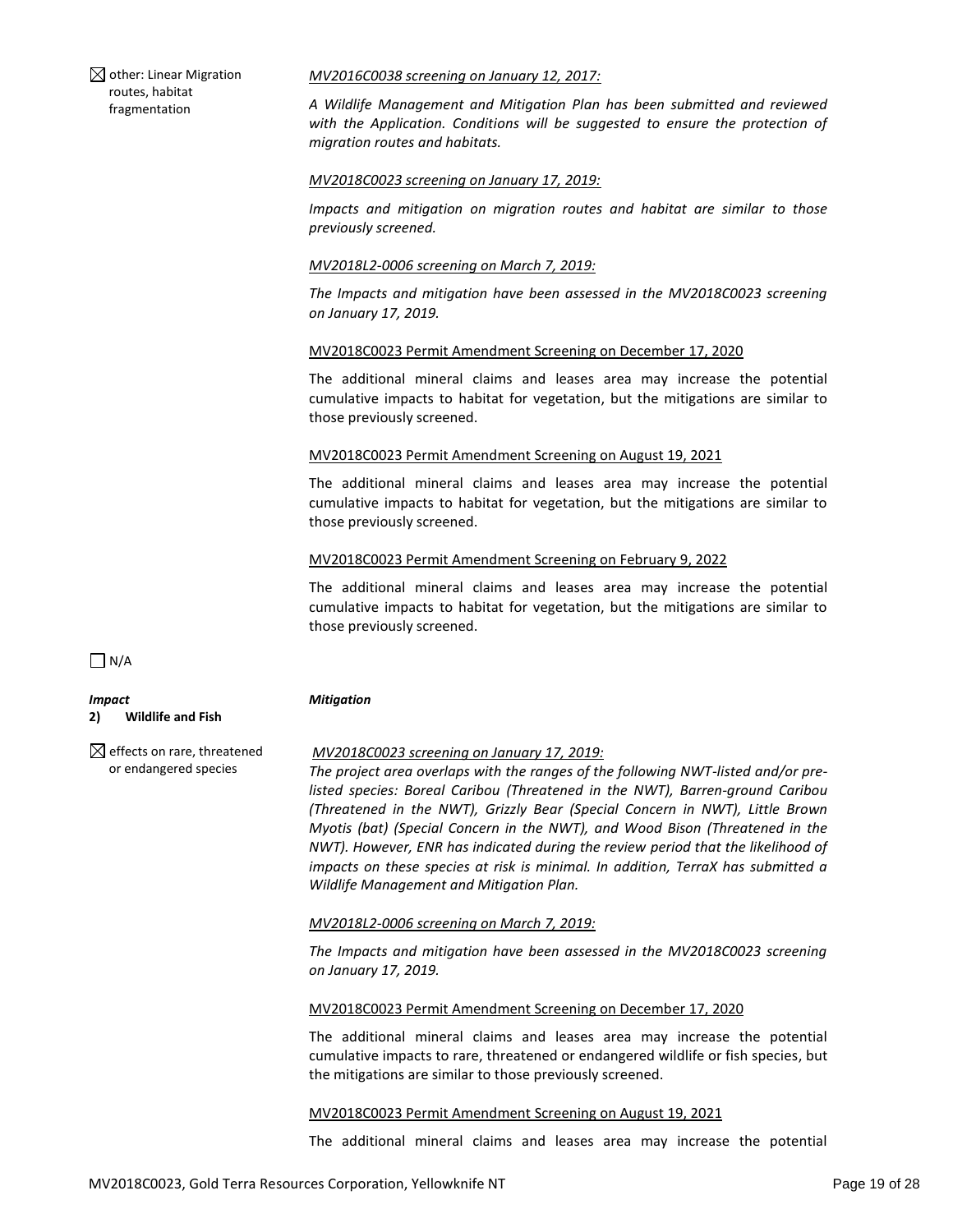cumulative impacts to rare, threatened or endangered wildlife or fish species, but the mitigations are similar to those previously screened.

#### MV2018C0023 Permit Amendment Screening on February 9, 2022

The additional mineral claims and leases area may increase the potential cumulative impacts to rare, threatened or endangered wildlife or fish species, but the mitigations are similar to those previously screened.

#### fish population changes *MV2018C0023 screening on January 17, 2019:*

*Water intake may impact the fish population. The water volumes and water source have not been identified in the Application. The Licence MV2018L2-0006 Application is still going through the regulatory process, and the potential impacts and mitigation will be assessed by the Board once the water source and water volumes are identified.*

#### *MV2018L2-0006 screening on March 7, 2019:*

*Increase in water intake for drilling activities may increase the potential impacts on fish population if the water source is fish bearing. If a water source is fish bearing, TerraX is required to seek approval from the Inspector on the location of the water intake pipe. This requirement may reduce the potential impacts of water intake on the fish population.*

#### MV2018C0023 Permit Amendment Screening on December 17, 2020

The additional mineral claims and leases area may increase the potential cumulative impacts to fish population, but the mitigations are similar to those previously screened.

#### MV2018C0023 Permit Amendment Screening on August 19, 2021

The additional mineral claims and leases area may increase the potential cumulative impacts to fish population, but the mitigations are similar to those previously screened.

#### MV2018C0023 Permit Amendment Screening on February 9, 2022

The additional mineral claims and leases area may increase the potential cumulative impacts to fish population, but the mitigations are similar to those previously screened.

| $\Box$ waterfowl population |
|-----------------------------|
| changes                     |

#### breeding disturbance *MV2018C0023 screening on January 17, 2019:*

*A Wildlife Management and Mitigation Plan has been submitted with the Application. The use of equipment for drilling and camp use could impact fish and wildlife breeding habitat. Conditions related to equipment use can be included to ensure the protection of breeding of wildlife and fish.*

#### MV2018L2-0006 screening on March 7, 2019:

Increase in water intake for drilling activities may increase breeding disturbance. In addition to the TerraX's Wildife Management and Mitigation Plan, TerraX is required to seek approval from the Inspector on the location of the water intake pipe. This requirement may reduce the potential impacts of water intake pipe being placed where the fish are spawning.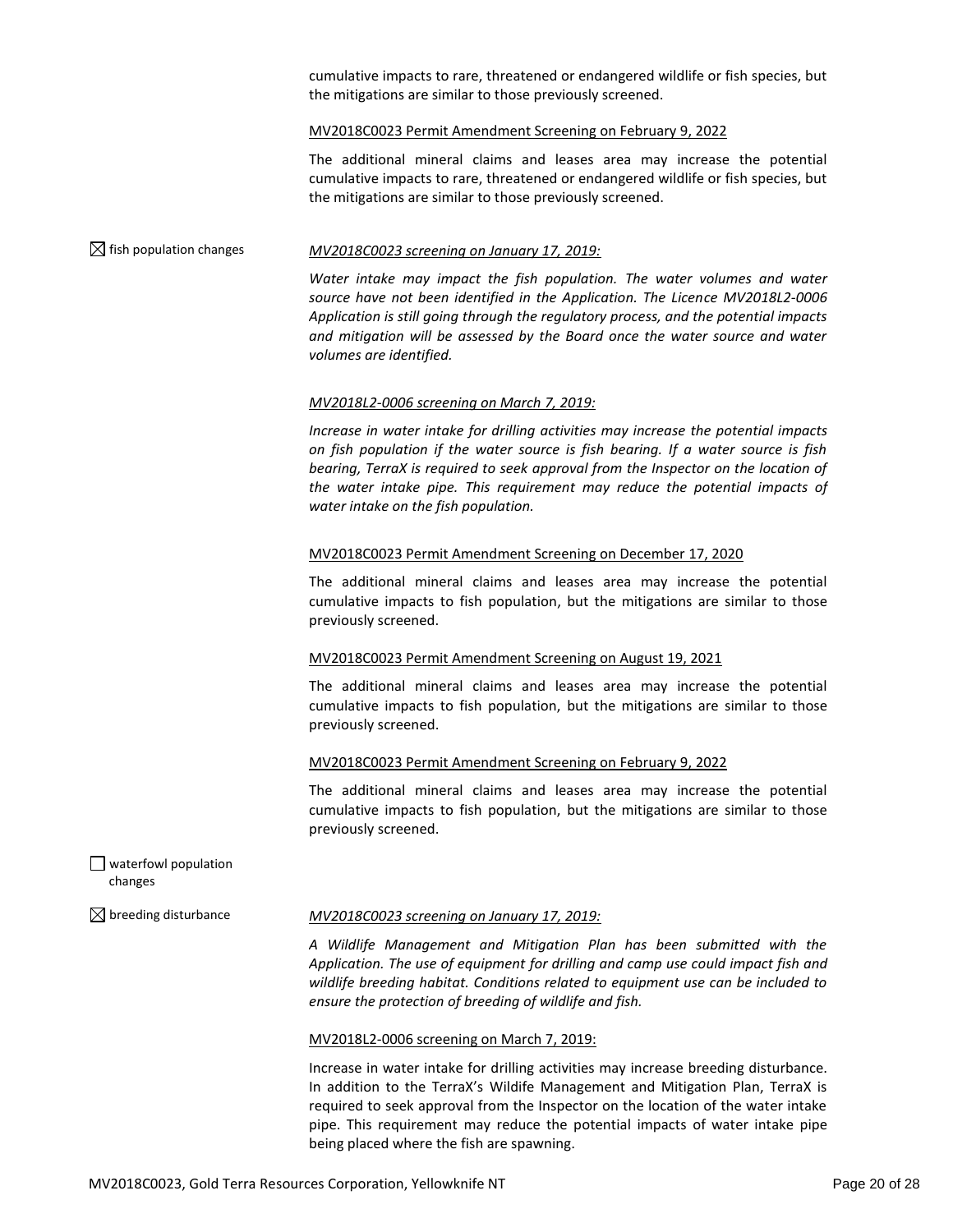#### MV2018C0023 Permit Amendment Screening on December 17, 2020

The additional mineral claims and leases area may potentially increase breeding disturbances, but the mitigations are similar to those previously screened.

#### MV2018C0023 Permit Amendment Screening on August 19, 2021

The additional mineral claims and leases area may potentially increase breeding disturbances, but the mitigations are similar to those previously screened.

#### MV2018C0023 Permit Amendment Screening on February 9, 2022

The additional mineral claims and leases area may potentially increase breeding disturbances, but the mitigations are similar to those previously screened.

population reduction

 $\Box$  species diversity change

 $\Box$  health changes

#### behavioural changes *MV2014C0005 screening on May 7, 2015:*

*The Permittee shall take all reasonable measures to prevent damage to wildlife and fish Habitat during this land-use operation.* 

#### *MV2018C0023 screening on January 17, 2019:*

*The impacts of camp activities on wildlife behavior change have not been previously assessed. Greywater, blackwater, food, and garbage may attract wildlife. TerraX will handle and store food and garbage (e.g. sealed animal proof containers) to minimize the attractions of wildlife. Greywater and blackwater will be treated and disposed of in a manner to minimize wildlife attraction*.

#### *MV2018L2-0006 screening on March 7, 2019:*

*The Impacts and mitigation have been assessed in the MV2018C0023 screening on January 17, 2019.*

#### MV2018C0023 Permit Amendment Screening on December 17, 2020

The additional mineral claims and leases area may potentially increase changes to wildlife and fish behavior, but the mitigations are similar to those previously screened.

#### MV2018C0023 Permit Amendment Screening on August 19, 2021

The additional mineral claims and leases area may potentially increase changes to wildlife and fish behavior, but the mitigations are similar to those previously screened.

#### MV2018C0023 Permit Amendment Screening on February 9, 2022

The additional mineral claims and leases area may potentially increase changes to wildlife and fish behavior, but the mitigations are similar to those previously screened

## habitat changes / effects *MV2016C0038 screening on January 12, 2017:*

*A Wildlife Management and Mitigation Plan has been submitted with the Application. Conditions will be suggested to ensure the protection of wildlife.*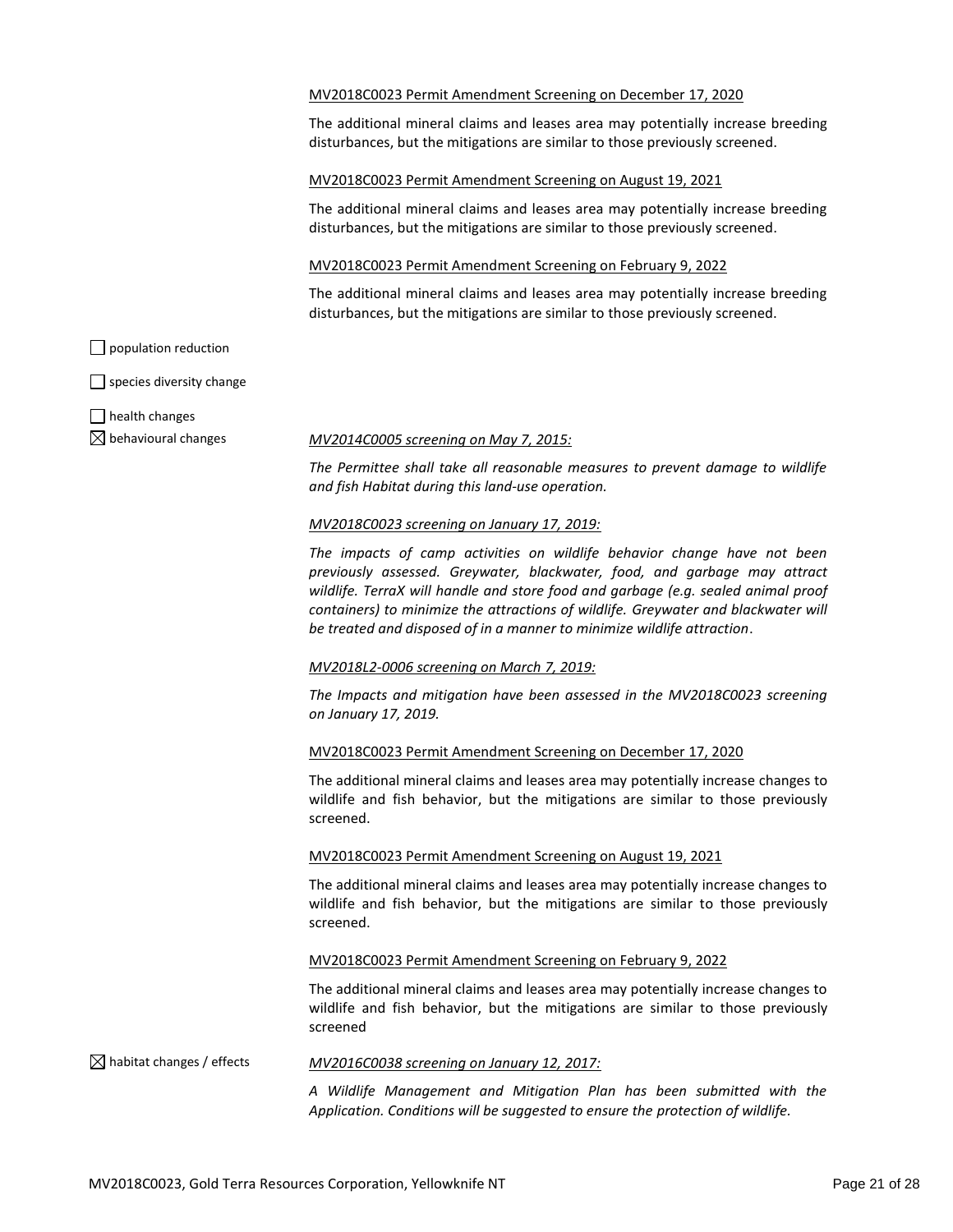#### *MV2018C0023 screening on January 17, 2019:*

*The impacts of camp activities on habitat has not been previously assessed. The use of equipment for drilling and camp use could impact fish and wildlife habitat. TerraX is required to locate camps on previously cleared areas. Moreover, conditions related to equipment use can be included to ensure the protection of wildlife and fish habitat. Other impacts and mitigations on habitat are similar to those previously screened.* 

#### *MV2018L2-0006 screening on March 7, 2019:*

*The Impacts and mitigation have been assessed in the MV2018C0023 screening on January 17, 2019.*

#### MV2018C0023 Permit Amendment Screening on December 17, 2020

The additional mineral claims and leases area may potentially increase changes to wildlife and fish habitat, but the mitigations are similar to those previously screened.

#### MV2018C0023 Permit Amendment Screening on August 19, 2021

The additional mineral claims and leases area may potentially increase changes to wildlife and fish habitat, but the mitigations are similar to those previously screened.

#### MV2018C0023 Permit Amendment Screening on February 9, 2022

The additional mineral claims and leases area may potentially increase changes to wildlife and fish habitat, but the mitigations are similar to those previously screened.

### game species effects *MV2014C0005 screening on May 7, 2015:*

*The Permittee shall take measures to prevent disturbance to caribou.*

#### *MV2018C0023 screening on January 17, 2019:*

*A Wildlife Management and Mitigation Plan has been submitted with the Application, which includes species-specific mitigation measures on caribou.*

#### *MV2018L2-0006 screening on March 7, 2019:*

*The Impacts and mitigation have been assessed in the MV2018C0023 screening on January 17, 2019.*

#### MV2018C0023 Permit Amendment Screening on December 17, 2020

The additional mineral claims and leases area may increase cumulative impacts to games species, but the mitigations are similar to those previously screened.

#### MV2018C0023 Permit Amendment Screening on August 19, 2021

The additional mineral claims and leases area may increase cumulative impacts to games species, but the mitigations are similar to those previously screened.

#### MV2018C0023 Permit Amendment Screening on February 9, 2022

The additional mineral claims and leases area may increase cumulative impacts to games species, but the mitigations are similar to those previously screened.

toxins/ heavy metals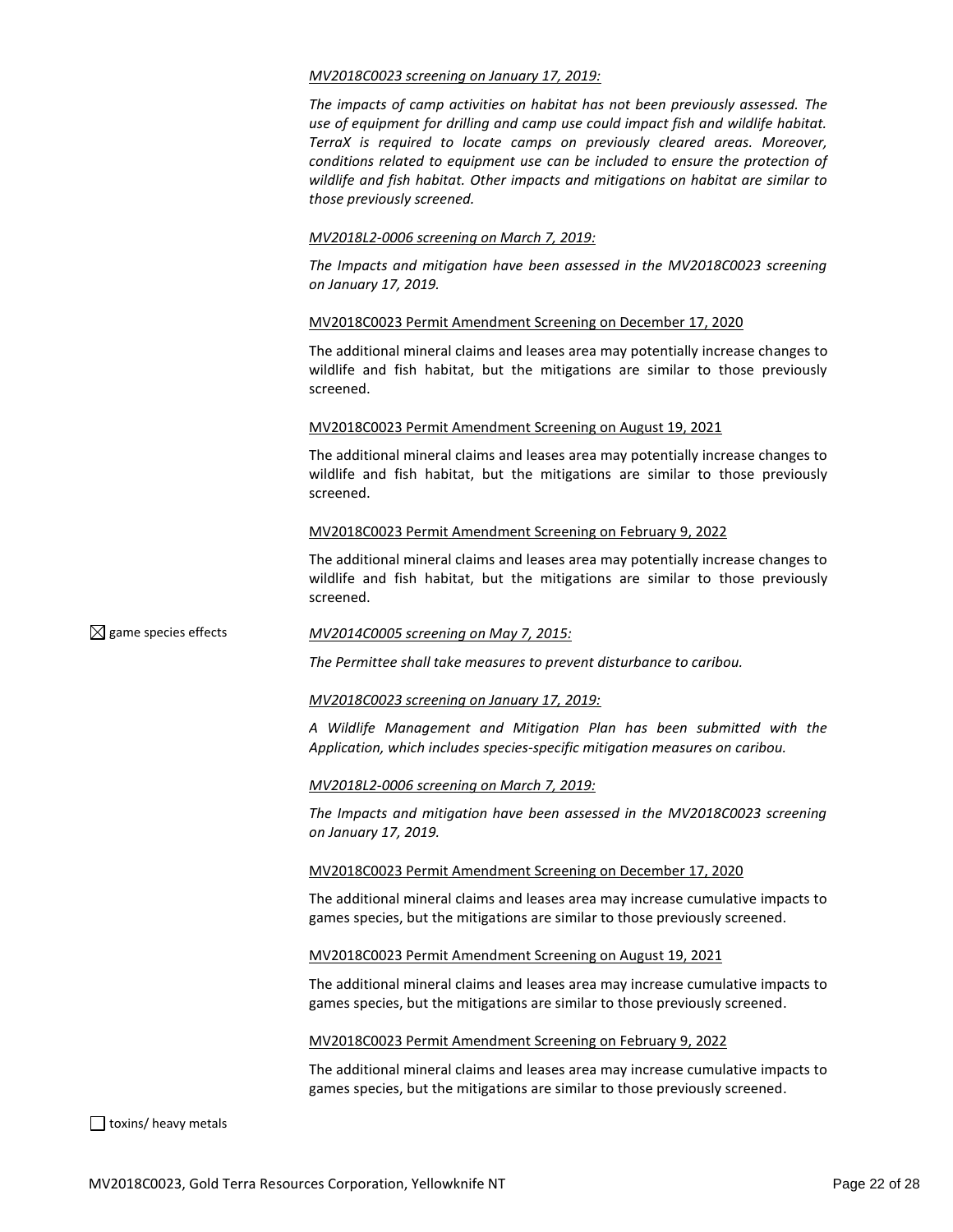|  | forestry changes |  |
|--|------------------|--|
|--|------------------|--|

 $\Box$  agricultural changes

 $\Box$  other:

 $\Box$  N/A

#### **Interacting Environment**

*Impact* **1) Habitat and Communities** *Mitigation*

 $\Box$  predator-prey

 $\boxtimes$  wildlife habitat/ecosystem composition changes

#### *MV2018C0023 screening on January 17, 2019:*

*A Wildlife Management and Mitigation Plan has been submitted with the Application. The use of equipment for drilling and camp use could impact fish and wildlife habitat. Conditions related to equipment use can be included to ensure the protection of wildlife habitat.*

*TerraX will conduct pre-activity surveys to identify active bear dens if exploration activity is being conducted in new areas. If identified, TerraX will set an 800 m exclusion zone from the bear den.* 

## *MV2018L2-0006 screening on March 7, 2019:*

*The Impacts and mitigation have been assessed in the MV2018C0023 screening on January 17, 2019.*

## MV2018C0023 Permit Amendment Screening on December 17, 2020

The additional mineral claims and leases area may potentially increase changes to wildlife habitat and ecosystem composition, but the mitigations are similar to those previously screened.

#### MV2018C0023 Permit Amendment Screening on August 19, 2021

The additional mineral claims and leases area may potentially increase changes to wildlife habitat and ecosystem composition, but the mitigations are similar to those previously screened.

#### MV2018C0023 Permit Amendment Screening on February 9, 2022

The additional mineral claims and leases area may potentially increase changes to wildlife habitat and ecosystem composition, but the mitigations are similar to those previously screened.

| reduction/removal of   |
|------------------------|
| keystone or endangered |
| species                |

#### removal of wildlife corridor or buffer zone

 $\Box$  other:

 $\Box$  N/A

*Impact* **2) Social and Economic** *Mitigation*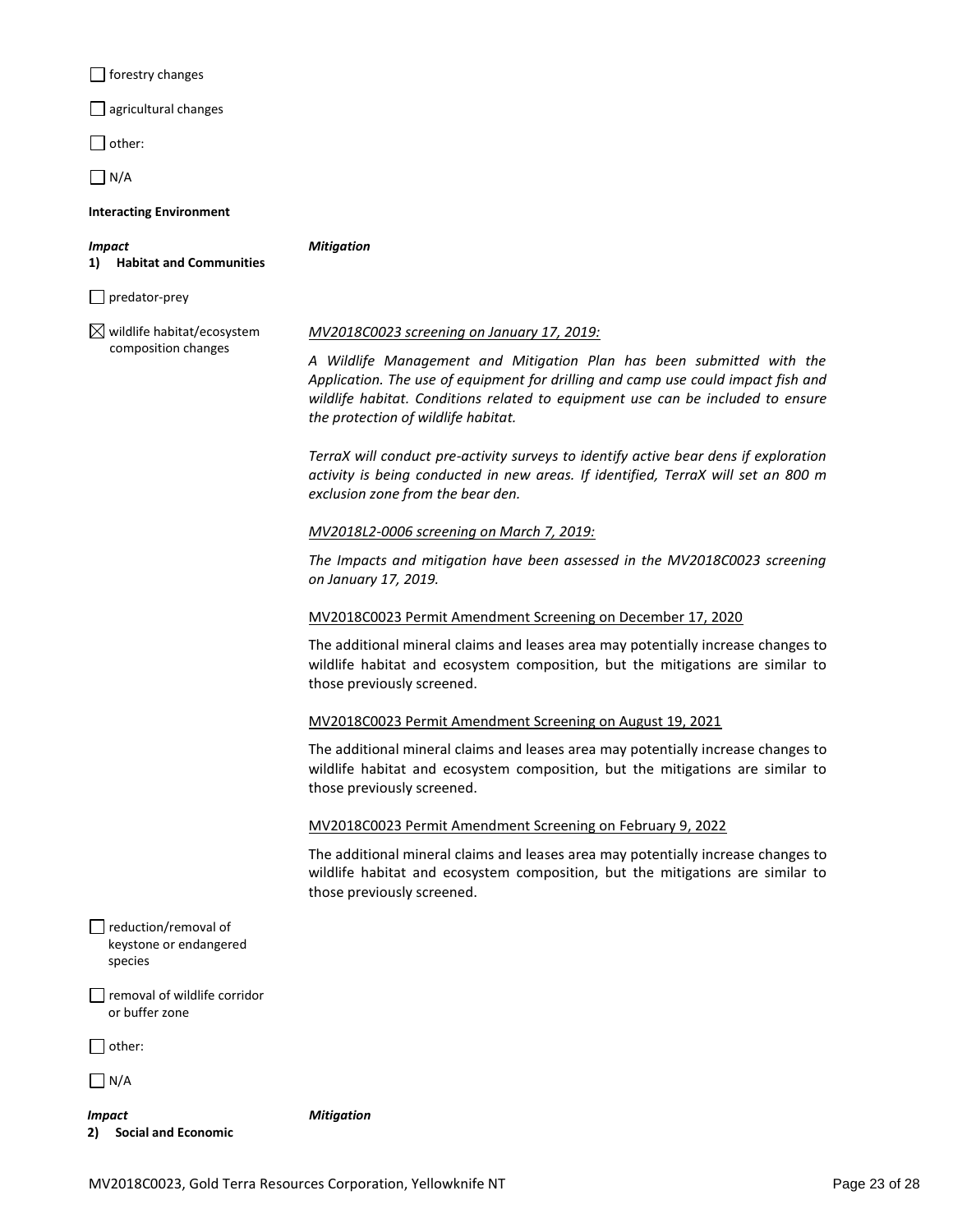| planning/zoning changes or                                   |                                                                                                                                                                                                                                                                                                                  |
|--------------------------------------------------------------|------------------------------------------------------------------------------------------------------------------------------------------------------------------------------------------------------------------------------------------------------------------------------------------------------------------|
| conflicts                                                    |                                                                                                                                                                                                                                                                                                                  |
| increase in urban facilities or<br>services use              |                                                                                                                                                                                                                                                                                                                  |
| rental house                                                 |                                                                                                                                                                                                                                                                                                                  |
| airport operations/capacity<br>changes                       |                                                                                                                                                                                                                                                                                                                  |
| human health hazard                                          |                                                                                                                                                                                                                                                                                                                  |
| impair the recreational use of<br>water or aesthetic quality |                                                                                                                                                                                                                                                                                                                  |
| affect water use for other<br>purposes                       |                                                                                                                                                                                                                                                                                                                  |
| affect other land use<br>operations                          |                                                                                                                                                                                                                                                                                                                  |
| $\boxtimes$ quality of life changes                          | <u>MV2018C0023 screening on January 17, 2019:</u>                                                                                                                                                                                                                                                                |
|                                                              | Activities near cabins in and around the Walsh Lake, Banting Lake, and other<br>areas may disturb the cabin users. The Board could set a 50-metre buffer zone<br>from cabins and ensure TerraX engage and accommodate cabin owners. This will<br>minimize the impacts on the cabin owners near the project area. |
|                                                              | MV2018L2-0006 screening on March 7, 2019:                                                                                                                                                                                                                                                                        |
|                                                              | The Impacts and mitigation have been assessed in the MV2018C0023 screening<br>on January 17, 2019.                                                                                                                                                                                                               |
|                                                              | MV2018C0023 Permit Amendment Screening on December 17, 2020                                                                                                                                                                                                                                                      |
|                                                              | The additional mineral claims and leases area may increase cumulative impacts to<br>quality of life to cabin users, but the mitigations are similar to those previously<br>screened.                                                                                                                             |
|                                                              | MV2018C0023 Permit Amendment Screening on August 19, 2021                                                                                                                                                                                                                                                        |
|                                                              | The additional mineral claims and leases area may increase cumulative impacts to<br>quality of life to cabin users, but the mitigations are similar to those previously<br>screened.                                                                                                                             |
|                                                              | MV2018C0023 Permit Amendment Screening on February 9, 2022                                                                                                                                                                                                                                                       |
|                                                              | The additional mineral claims and leases area may increase cumulative impacts to<br>quality of life to cabin users, but the mitigations are similar to those previously<br>screened.                                                                                                                             |
| public concern                                               |                                                                                                                                                                                                                                                                                                                  |
| other:                                                       |                                                                                                                                                                                                                                                                                                                  |
| N/A                                                          |                                                                                                                                                                                                                                                                                                                  |
| <b>Impact</b>                                                | <b>Mitigation</b>                                                                                                                                                                                                                                                                                                |
| <b>Cultural and Heritage</b><br>3)                           |                                                                                                                                                                                                                                                                                                                  |

 $\Box$  effects to historic property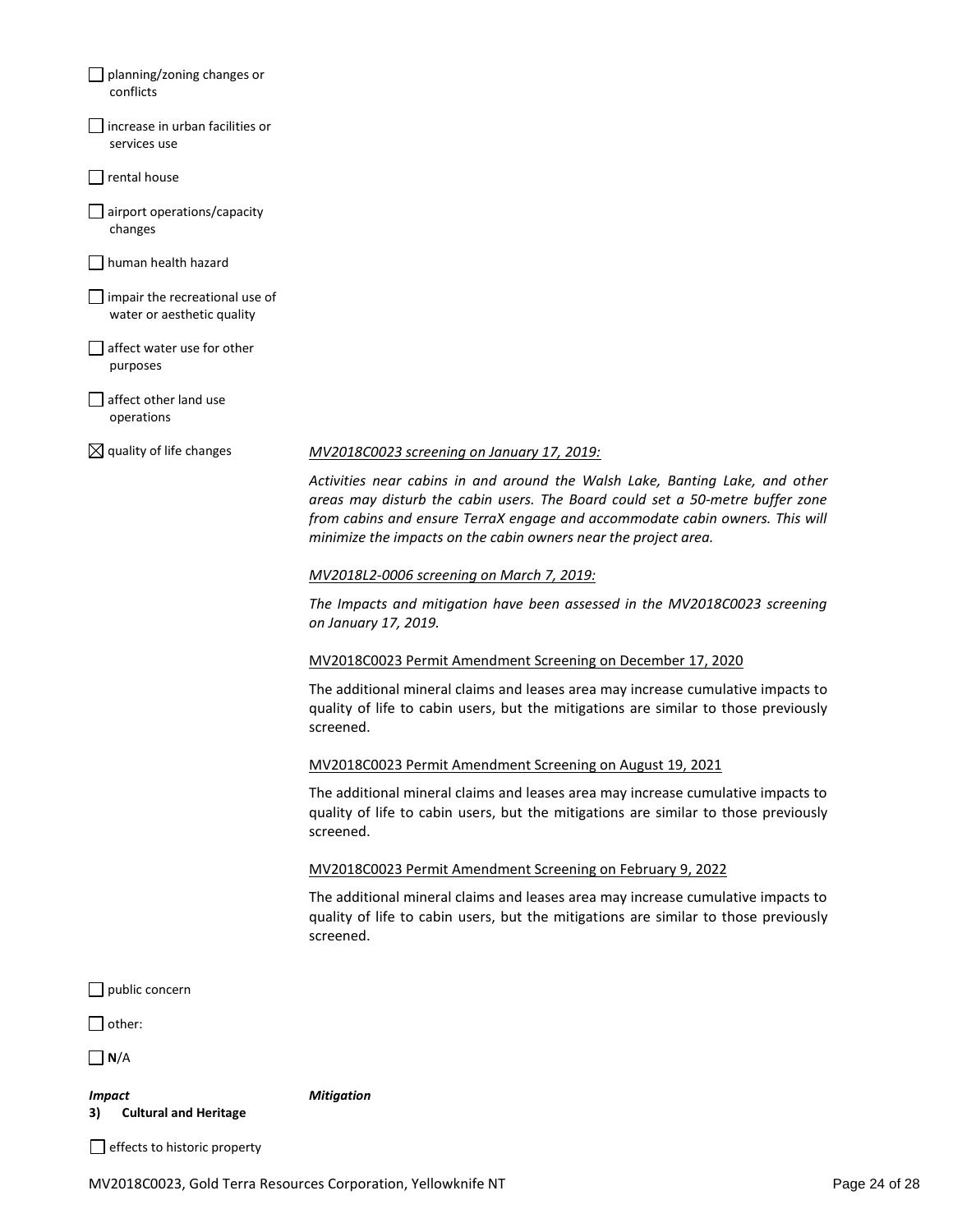increased economic pressure on historic properties

 $\Box$  change to or loss of historic resources

change to or loss of archaeological resources

 $\boxtimes$  increased pressure on archaeological sites

## *MV2014C0005 screening on May 7, 2015:*

*Land Use Permit Conditions in place to mitigate change to or loss of archaeological resources.*

## *MV2018C0023 screening on January 17, 2019:*

*Mineral exploration activities may potentially impact archaeological sites. TerraX will follow its Chance Find Procedure submitted with its Application. TerraX has conducted several studies on the archaeological sites in the previous project area. TerraX is required to conduct new studies if any mineral exploration is conducted in the expanded project area. For known archaeological sites, TerraX is required to use a 30 m buffer from the sites. These requirements will mitigate the risk to archaeological sites.* 

## *MV2018L2-0006 screening on March 7, 2019:*

*The Impacts and mitigation have been assessed in the MV2018C0023 screening on January 17, 2019.*

## MV2018C0023 Permit Amendment Screening on December 17, 2020

The additional mineral claims and leases area may potentially increase pressure on archaeological sites, but the mitigations are similar to those previously screened.

## MV2018C0023 Permit Amendment Screening on August 19, 2021

The additional mineral claims and leases area may potentially increase pressure on archaeological sites, but the mitigations are similar to those previously screened.

## MV2018C0023 Permit Amendment Screening on February 9, 2022

The additional mineral claims and leases area may potentially increase pressure on archaeological sites, but the mitigations are similar to those previously screened.

 $\Box$  change to or loss of aesthetically important sites

 $\Box$  effects to aboriginal lifestyle

□ other:

 $\Box N/A$ 

• Pursuant to Schedule 4.1 of the **Northwest Territory Métis Nation** (NWTMN) Interim Measures Agreement, the MVLWB determined that written notice was given to the NWTMN and that a reasonable period of time was allowed for NWTMN to make representations with respect to the application.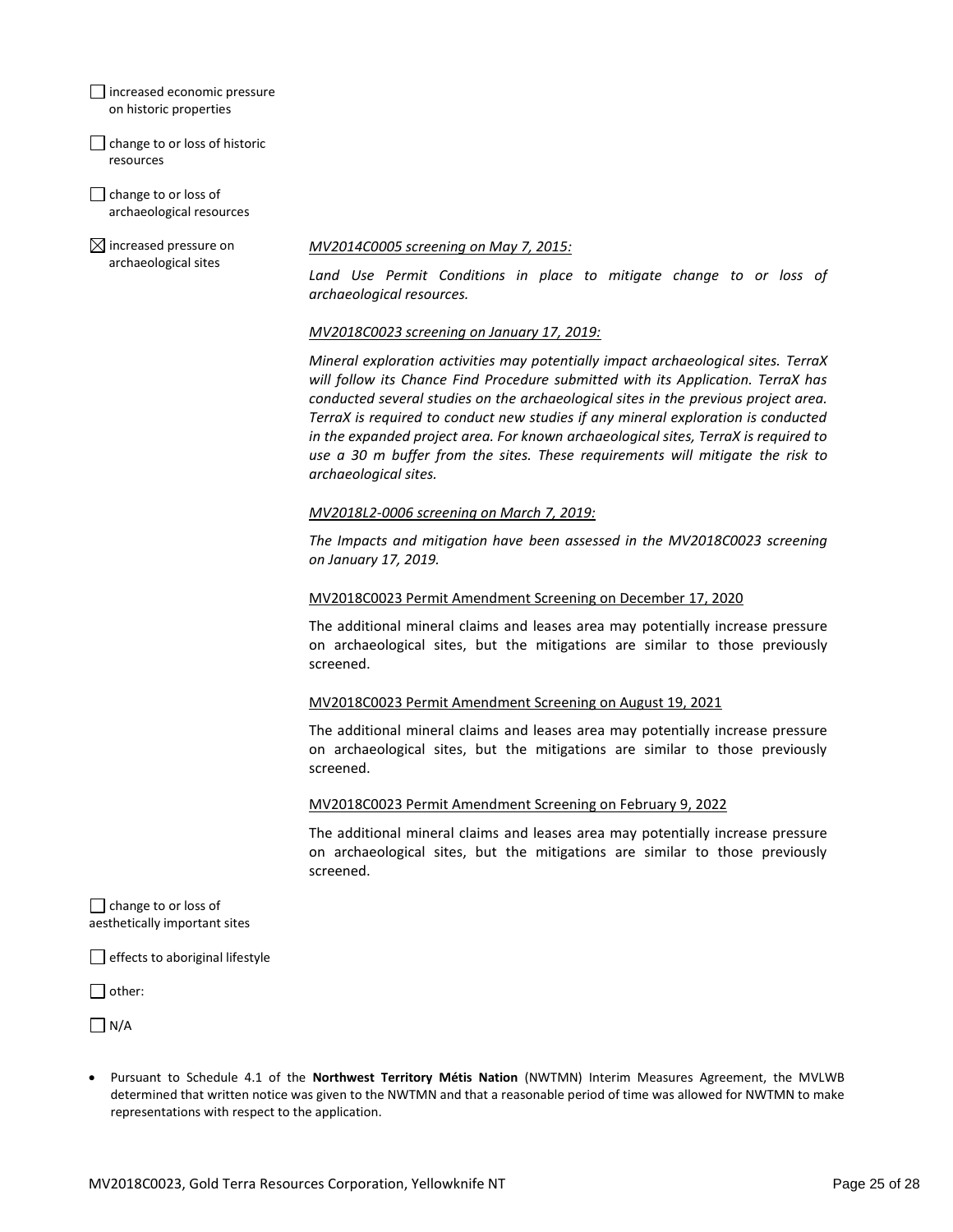• Pursuant to subsection 1.6, paragraphs (*a*) and (*b*) of the **Akaitcho Territory Dene First Nations** (ATDFN) Interim Measures Agreement, the MVLWB determined that written notice was given to the ATDFN and that a reasonable period of time was allowed for ATDFN to make representations with respect to the Application.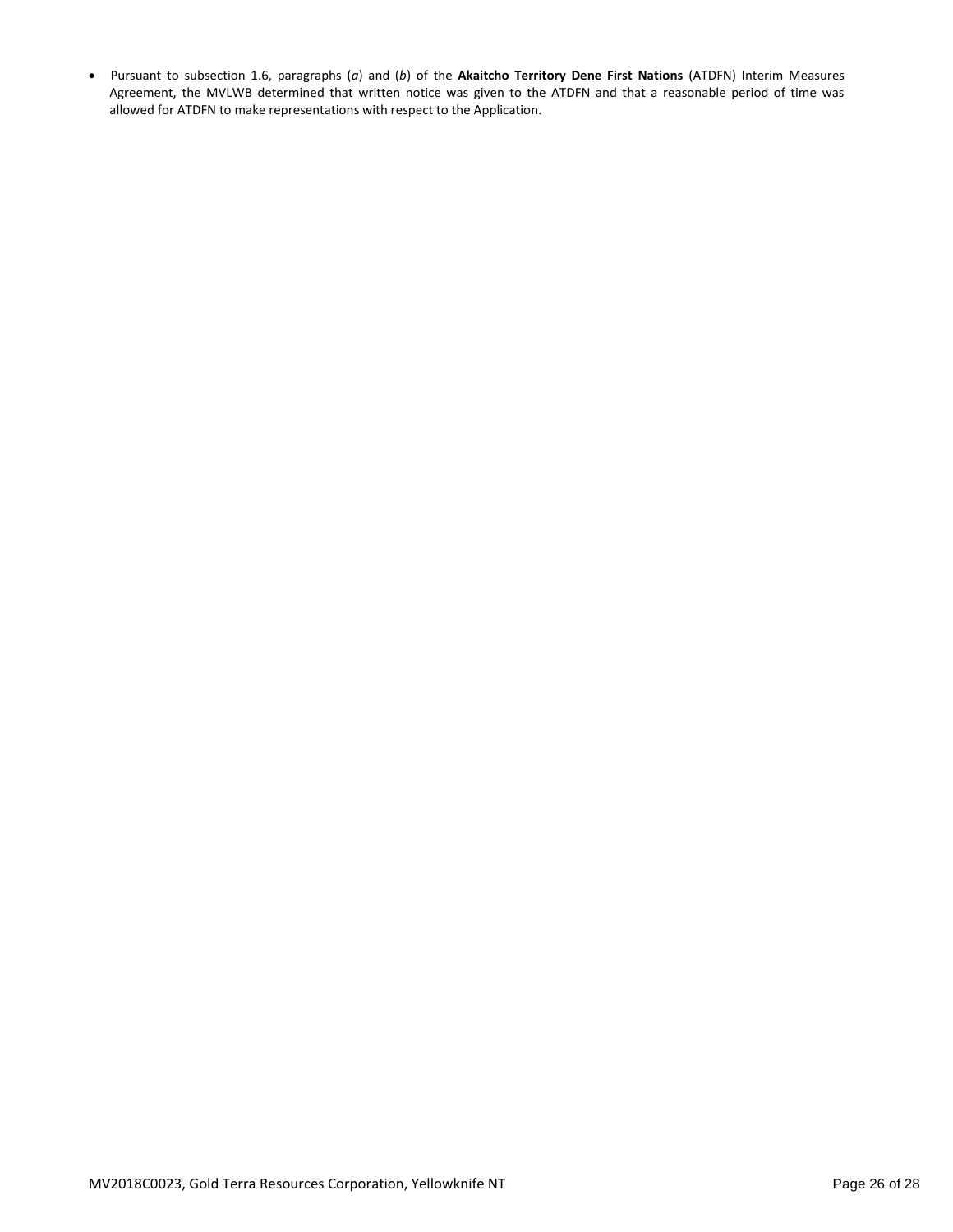| Akaitcho IMA Implementation Office                         | GNWT - Lands - South Slave Region - Fort Smith                                                                                   |
|------------------------------------------------------------|----------------------------------------------------------------------------------------------------------------------------------|
| Bathurst Inlet Development Ltd.                            | <b>GNWT - MACA (Municipal and Community Affairs)</b>                                                                             |
| Bathurst Inlet Lodge                                       | <b>GNWT - HSS</b>                                                                                                                |
|                                                            | Canadian Northern Economic Development Agency - NWT Region GNWT - PPCA (Policy, Planning, Communications and Analysis (w/in ITI) |
| CIRNAC - Inspector                                         | GNWT - PWNHC (Prince of Wales Northern Heritage Centre (w/in ECE))                                                               |
| CIRNAC-CARD                                                | <b>Golder Associates</b>                                                                                                         |
| City of Yellowknife                                        | <b>Hamlet of Fort Resolution</b>                                                                                                 |
| Dene Nation                                                | Katlodeeche First Nation                                                                                                         |
| Deninu K'ue First Nation                                   | Lutsel K'e Dene First Nation - Chief or Wildlife, Lands and Environment                                                          |
| Det'on Cho Corporation                                     | Mackenzie Valley Environmental Impact Review Board                                                                               |
| Environment and Climate Change Canada                      | <b>MVLWB</b>                                                                                                                     |
| <b>Fisheries and Oceans Canada</b>                         | North Slave Metis Alliance                                                                                                       |
| Fort Resolution Metis Government                           | Northwest Territory Metis Nation                                                                                                 |
| <b>Forward Mining</b>                                      | NWT & Nunavut Chamber of Mines                                                                                                   |
| Ghotelnene K'odtineh Dene (Manitoba Denesuline)            | NWT-OROGO                                                                                                                        |
| <b>GNWT - ENR (Environment and Natural Resources)</b>      | Rover Metals Corp.                                                                                                               |
| GNWT - ENR - EAM (Environmental Assessment and Monitoring) | <b>Salt River First Nation</b>                                                                                                   |
| GNWT - ENR - North Slave Region                            | Smith's Landing First Nation                                                                                                     |
| GNWT - ENR - South Slave Region - Fort Smith               | Snap Lake Environmental Monitoring Agency (SLEMA)                                                                                |
| <b>GNWT</b> - Executive and Indigenous Affairs             | <b>Tlicho Government</b>                                                                                                         |
| <b>GNWT - HSS (Health and Social Services)</b>             | <b>Tlicho Lands Protection Department</b>                                                                                        |
| GNWT - INF (Infrastructure)                                | Wek' eezhii Renewable Resources Board                                                                                            |
| GNWT - ITI (Industry, Tourism and Investment)              | <b>West Point First Nation</b>                                                                                                   |
| <b>GNWT - Lands</b>                                        | <b>WLWB</b>                                                                                                                      |
| GNWT - Lands - Hay River Region                            | Wood                                                                                                                             |
| GNWT - Lands - North Slave Region                          | <b>Yellowknives Dene First Nation</b>                                                                                            |
|                                                            |                                                                                                                                  |